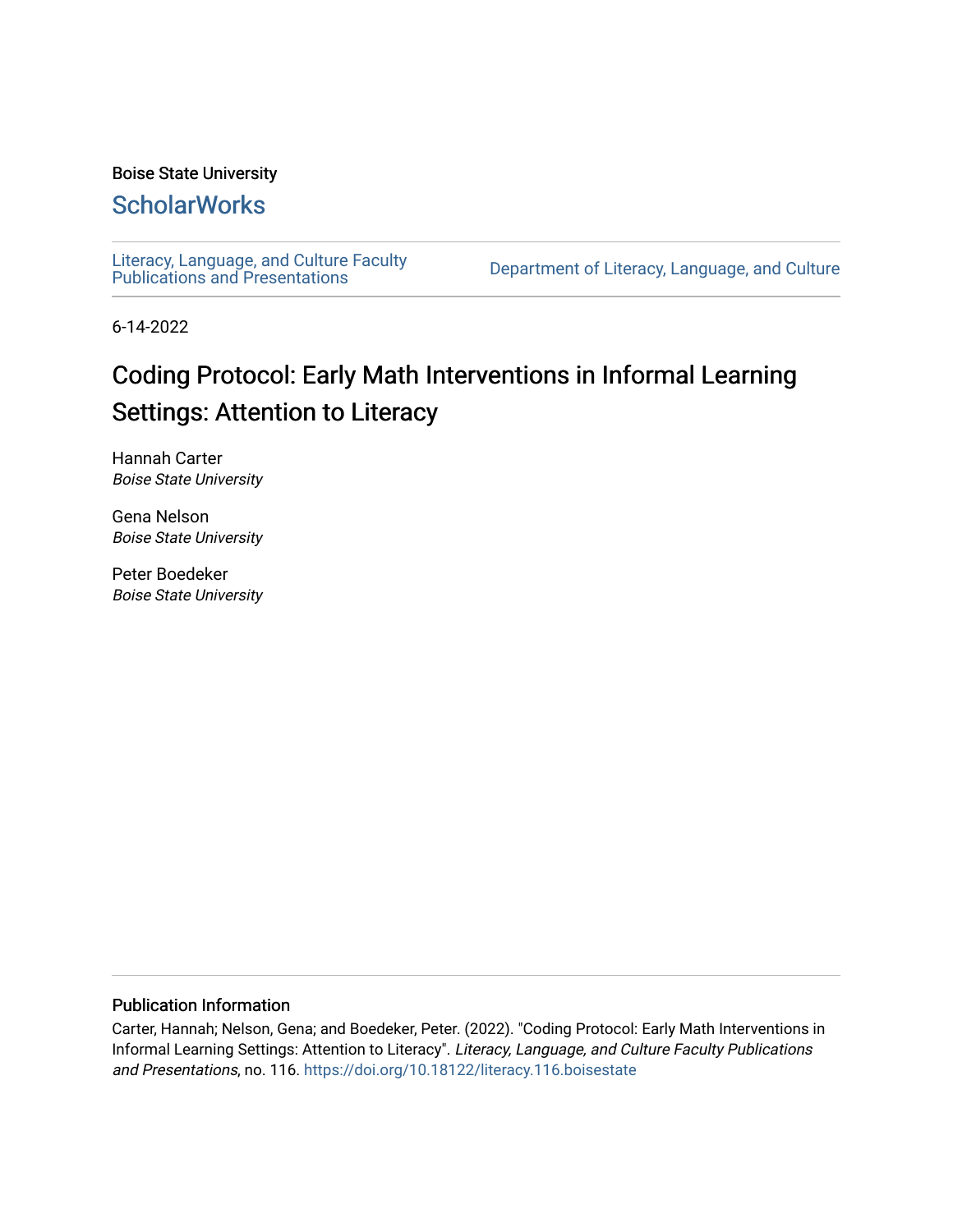## **Coding Protocol Early Math Interventions in Informal Learning Settings: Attention to Literacy**

**Hannah Carter** College of Education Literacy, Language and Culture Boise State University hcarter@boisestate.edu

**Gena Nelson** College of Education Early and Special Education genanelson@boisestate.edu

**Peter Boedeker**

College of Education Curriculum Instruction and Foundational Studies peterboedeker@boisestate.edu

#### **Abstract**

The purpose of this document is to provide readers with the coding protocol that authors used to code 51 studies that met inclusion criteria for a systematic review. This systematic review focused on how literacy is incorporated into informal math intervention studies for children in preschool to third grade. We investigated what types of literacy activities were integrated, how literacy was a part of data sources collected, and in what ways literacy was mentioned explicitly by authors in research reports. We coded studies in this systematic review to answer the following research questions: (1) How is literacy incorporated? (2) What literacy activities are integrated? (3) How is literacy a part of data sources collected? And (4) In what ways do researchers explicitly mention literacy in their research reports? The most common literacy activity was speaking and listening, and the most frequently included data source related to literacy was standardized literacy achievement measures. Finally, we found that overall, researchers did not detail literacy throughout their research reports. Briefly, we coded studies for the following information:

| Coding Protocol     |                                                                                                  |
|---------------------|--------------------------------------------------------------------------------------------------|
| Section             | <b>Explanation of Codes</b>                                                                      |
| Basic Study         | Authors, year, journal, type of publication, location, sample size, attrition, age or grade,     |
| Information         | gender, disability status, dual language learner status, race/ethnicity, socioeconomic status,   |
|                     | and primary caregiver information                                                                |
| Context             | Context of literacy component (i.e., literacy measure, literacy treatment, literacy control,     |
|                     | literacy integrated into math intervention, and other)                                           |
| Literacy Treatment  | Literacy treatment group name, intervention type, literacy activities (e.g., reading, writing,   |
|                     | speaking and listening), literacy content (e.g., phonics, word identification, oral language,    |
|                     | reading comprehension), intervention location, interventionist and training, content of          |
|                     | training and duration, purpose of training (e.g., how to facilitate literacy activity),          |
|                     | interventionist follow-up support and support characteristics e.g., (time, location, duration)   |
| Literacy Control    | Literacy control group type (e.g., control, active control), literacy activities (e.g., reading, |
|                     | writing, speaking and listening), literacy content (e.g., phonics, word identification, oral     |
|                     | language, reading comprehension), purpose of literacy as a control, setting, interventionist     |
|                     | and training                                                                                     |
| Literacy Integrated | Literacy activities (e.g., reading, writing, speaking and listening), type of language (e.g.,    |
| into Math           | general language, quantitative language, spatial language)                                       |
| Intervention        |                                                                                                  |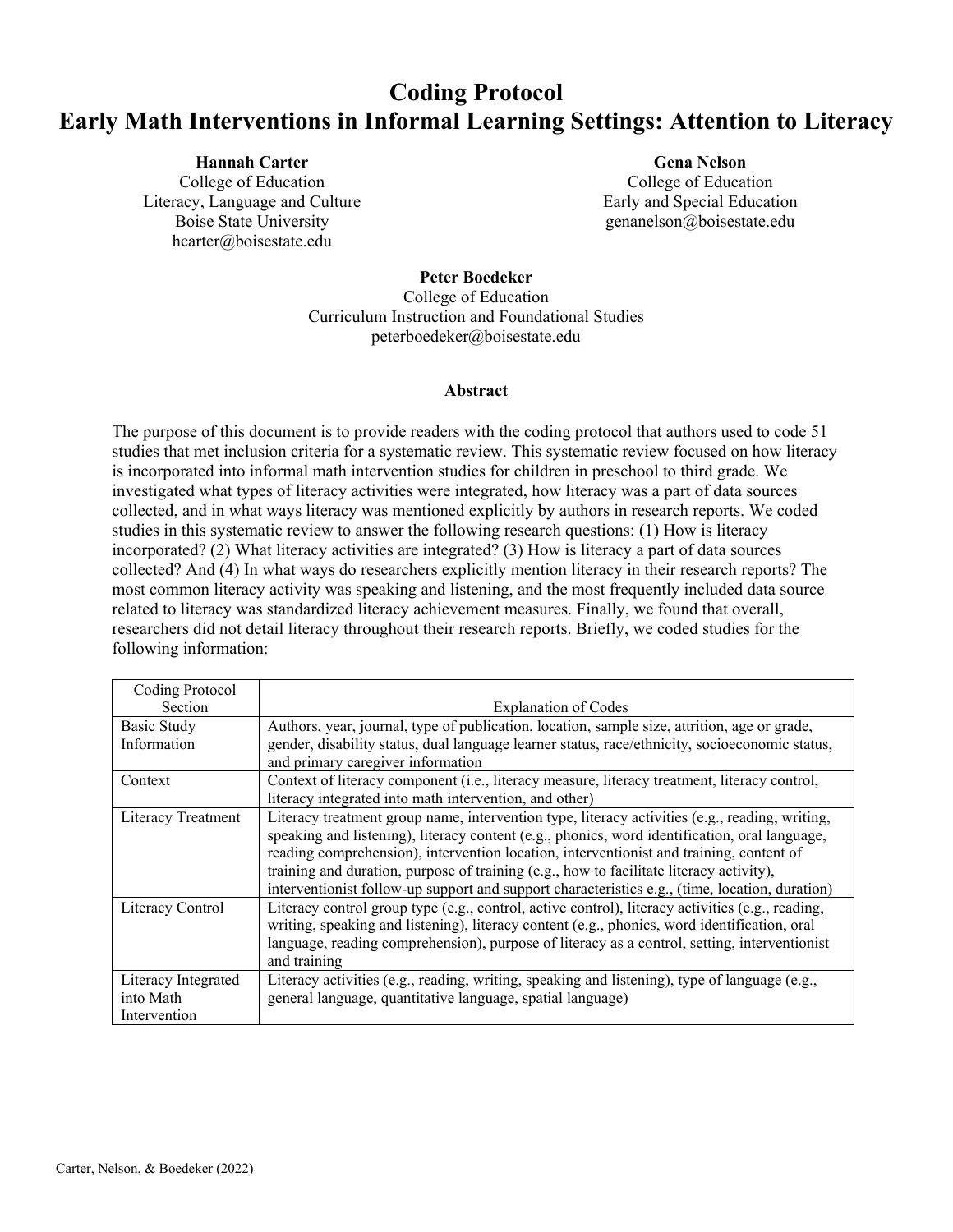| Literacy Measure       | Measure name, literacy content measured (e.g., print knowledge, vocabulary, dialogic<br>reading), home literacy information, caregiver report on child literacy behavior and<br>achievement, purpose for literacy measure, results page number(s) |
|------------------------|---------------------------------------------------------------------------------------------------------------------------------------------------------------------------------------------------------------------------------------------------|
| Literacy Integrated    | Literacy activities in math measure (e.g., reading, writing, speaking and listening), literacy                                                                                                                                                    |
| into Math Measure      | activities and page number(s)                                                                                                                                                                                                                     |
| <b>Explicit Author</b> | Explicit mentions of key literacy terms (e.g., literacy, reading, writing, speaking and listening,                                                                                                                                                |
| Mentions of            | etc.) and elaboration on those concepts by the author in the sections of the research report:                                                                                                                                                     |
| Literacy               | title, abstract, introduction/literature review, research question/purpose statement/hypothesis,                                                                                                                                                  |
|                        | procedures, rationale of data sources, results/findings, and discussion                                                                                                                                                                           |

*Keywords:* literacy integration, early literacy, early math, informal learning environments

Funding Statement: This material is based upon work supported by the National Science Foundation under Grant DUE- 2000292.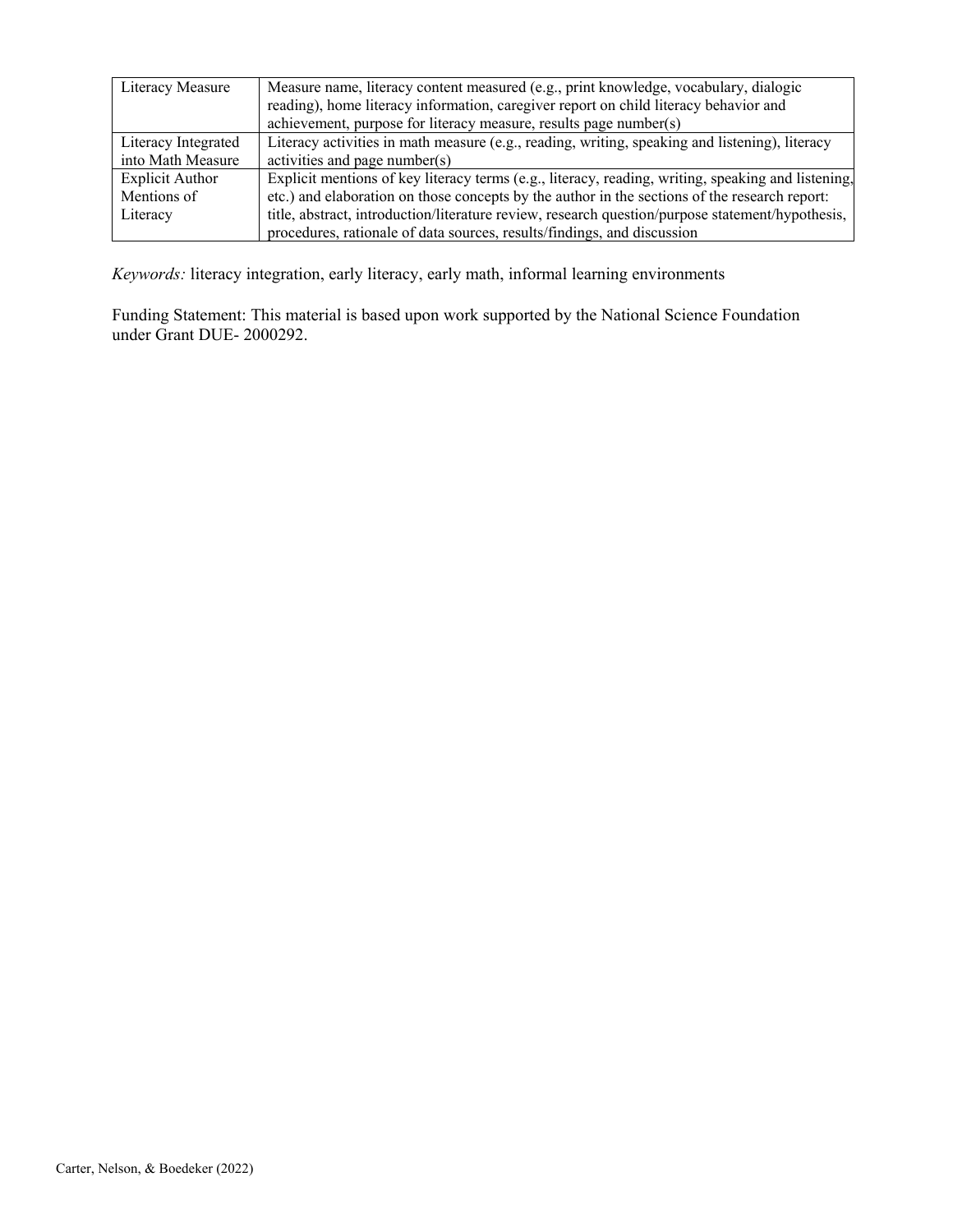### **Early Math Interventions in Informal Learning Settings: Attention to Literacy**

| Variable<br>Name    | <b>Code Options</b> | <b>Code Descriptions</b>                      |
|---------------------|---------------------|-----------------------------------------------|
| Study<br>Identifier | Number              | This number will be provided for all studies. |
| Authors             | Names               | All authors' last names, separated by commas  |
| Year                | Year                | Year of publication                           |

The following section captures information about the context of the literacy component, or the relationship between literacy and math in each included study. The context chosen in this section corresponds to the other code book. In other words, each type of context has its own section. If there is more than one way literacy is included in a study, you'll have a separate row for each context.

- Studies were included, even if they only had literacy measures (and nothing else literacy related). There is a section at the end of this codebook to capture information about literacy as part of an assessment/measure. If there is ONLY literacy present in the assessment/measure of a study, you will code NA/NR for most codes in this section and the other sections up to the assessment/measures section.
- When determining what the context of the literacy component is, consider the literacy activities and content below. Each is explained in the "Activities" and "Content" sections below.
	- Activities
		- Reading
		- Writing
		- Speaking and listening
	- Content
		- Expressive vocabulary/oral language
		- Receptive vocabulary/language comprehension
		- Print knowledge
		- Alphabetic principle
		- Phonological processing
		- Phonics
		- Word identification
		- **Fluency**
		- Reading comprehension
		- Writing
		- Home literacy environment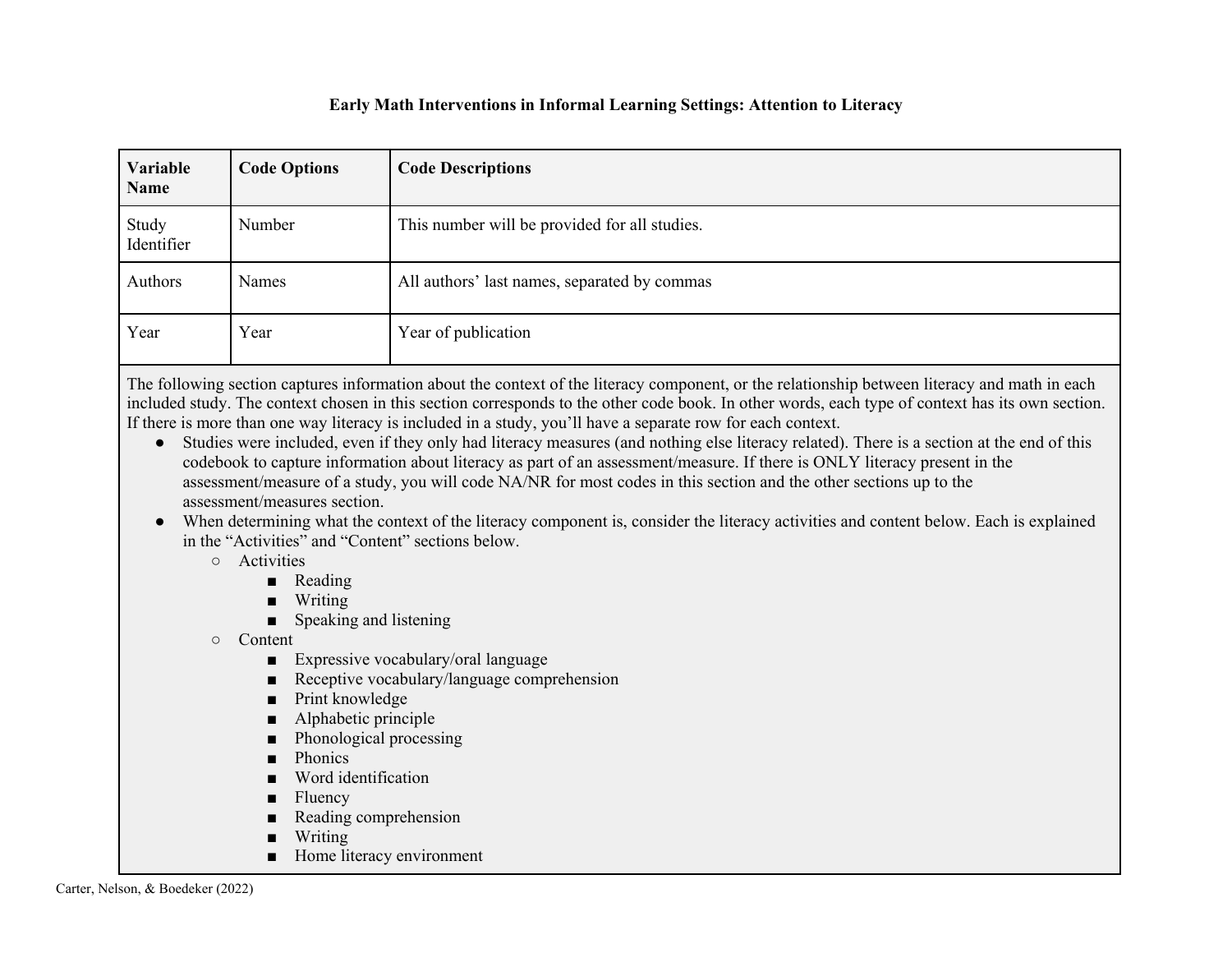| Select one context here, and ensure all remaining coding relates to that context. If multiple contexts<br>apply, put each on a separate row. For example, if there is a literacy treatment and literacy is integrated<br>into the math intervention, both should be coded separately in their own row. This means each study<br>could have one row or multiple rows. All context codes that are not related to the context you identify<br>here should be left blank. For example, if you coded "1" here, you will complete the treatment codes<br>below and leave the rest of the codes in that row blank, as they do not apply to the treatment.<br>Literacy measure/assessment $=$ A literacy-related measure/assessment that was administered to<br>$\bullet$<br>the children or the parents is part of this study.<br>If any data was collected that relates to literacy - formal/informal, parent/child - it<br>$\circ$<br>should be documented here. In other words, any data source, not just literacy<br>achievement, should be captured if it includes literacy in some way.<br>• Note: If a data source that includes literacy is the only way literacy is<br>incorporated in the study, code 0 here and leave all the remaining codes in this<br>tab blank for this row. You will capture information about the data source in<br>the other tab.<br>Literacy treatment or literacy/math combined treatment = Either a a literacy treatment, separate<br>from the math treatment was part of this study (i.e., there was both a math intervention and a<br>literacy intervention) OR there was an intervention that "equally" included both math and<br>literacy<br>It is acceptable to code "1" here if content other than literacy is part of the literacy<br>$\circ$<br>intervention, such as if the literacy treatment group received instruction on literacy and<br>on behavior<br>$\text{Control}$ = The literacy component of this study was the content within the control or active<br>$\bullet$<br>control groups. In other words, literacy was used as a comparison group to the math treatment<br>group.<br>Integrated $=$ The literacy component in this study is part of the math intervention. In other<br>words, the math intervention includes some type of literacy activity.<br>For example, if there is one numeracy treatment group that uses math books, literacy is<br>$\circ$<br>integrated into the math intervention through the use of reading as an activity.<br>We are being liberal with our coding of "integrated" (i.e. if there is any literacy<br>$\circ$<br>activity, capture it).<br>Other/unclear = The literacy component cannot be described by any of the above options or the<br>$\bullet$<br>relationship between the math and literacy component is unclear.<br>If you choose this code, explain your choice in the anecdotal code below.<br>$\bigcirc$<br>Math measure with literacy activity = The math measure requires students to engage in reading,<br>writing, speaking/listening to demonstrate their math understanding/abilities. |
|---------------------------------------------------------------------------------------------------------------------------------------------------------------------------------------------------------------------------------------------------------------------------------------------------------------------------------------------------------------------------------------------------------------------------------------------------------------------------------------------------------------------------------------------------------------------------------------------------------------------------------------------------------------------------------------------------------------------------------------------------------------------------------------------------------------------------------------------------------------------------------------------------------------------------------------------------------------------------------------------------------------------------------------------------------------------------------------------------------------------------------------------------------------------------------------------------------------------------------------------------------------------------------------------------------------------------------------------------------------------------------------------------------------------------------------------------------------------------------------------------------------------------------------------------------------------------------------------------------------------------------------------------------------------------------------------------------------------------------------------------------------------------------------------------------------------------------------------------------------------------------------------------------------------------------------------------------------------------------------------------------------------------------------------------------------------------------------------------------------------------------------------------------------------------------------------------------------------------------------------------------------------------------------------------------------------------------------------------------------------------------------------------------------------------------------------------------------------------------------------------------------------------------------------------------------------------------------------------------------------------------------------------------------------------------------------------------------------------------------------------------------------------------------------------------------------------------------------------------------------------------------------------------------------------------------------------------------------------------------------------------------------------------------------------------------------------------------------------|
|                                                                                                                                                                                                                                                                                                                                                                                                                                                                                                                                                                                                                                                                                                                                                                                                                                                                                                                                                                                                                                                                                                                                                                                                                                                                                                                                                                                                                                                                                                                                                                                                                                                                                                                                                                                                                                                                                                                                                                                                                                                                                                                                                                                                                                                                                                                                                                                                                                                                                                                                                                                                                                                                                                                                                                                                                                                                                                                                                                                                                                                                                                   |

٦

 $\mathbf{r}$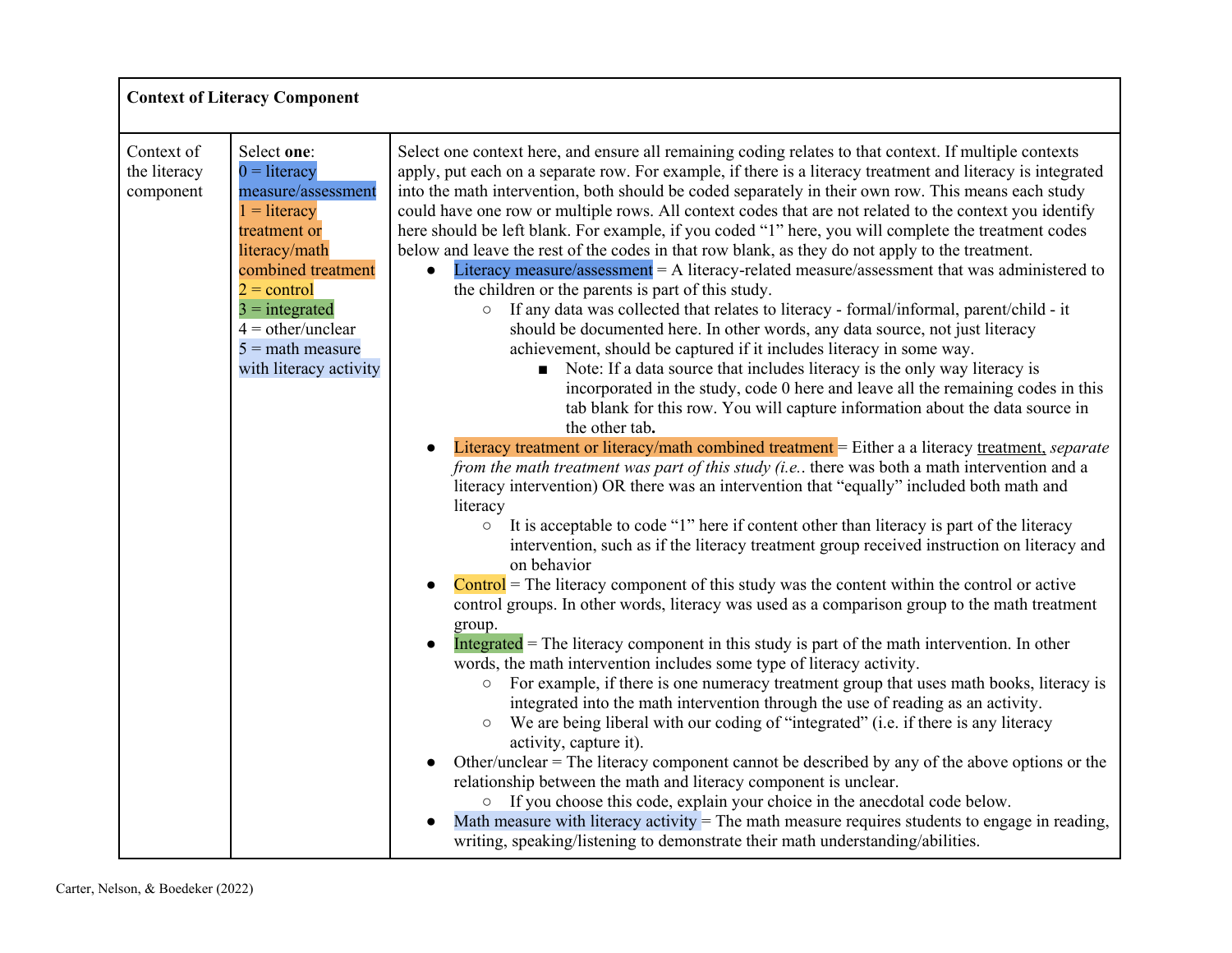| Context of<br>the literacy<br>component<br>notes                           | Anecdotal                                                                                                  | List the name of the group or measure, and include the page number(s) where the group/measure is<br>described. In other words, this is a check in to ensure that we can explain what you chose for the<br>previous code.<br>• If you chose 1 above because there was a combined literacy and math intervention, be sure to<br>explain that here, and make the text in this cell red.<br>For example, in the Austin (1988) study, note that the one treatment group included a<br>homework intervention that had both math and literacy components.<br>If you chose "other/unclear" above, explain that here.<br>If "0" (measure) is chosen above, be sure to list the measures here in alphabetical order here.                                                                                                                                  |
|----------------------------------------------------------------------------|------------------------------------------------------------------------------------------------------------|--------------------------------------------------------------------------------------------------------------------------------------------------------------------------------------------------------------------------------------------------------------------------------------------------------------------------------------------------------------------------------------------------------------------------------------------------------------------------------------------------------------------------------------------------------------------------------------------------------------------------------------------------------------------------------------------------------------------------------------------------------------------------------------------------------------------------------------------------|
| for this section.                                                          |                                                                                                            | NOTE: The following section is designed to capture information on studies that contain a literacy intervention, separate from the math<br>intervention. You will code this section if your study has a literacy treatment. If your study does not have literacy treatment, you will code NA                                                                                                                                                                                                                                                                                                                                                                                                                                                                                                                                                      |
| <b>Literacy Treatment</b>                                                  |                                                                                                            |                                                                                                                                                                                                                                                                                                                                                                                                                                                                                                                                                                                                                                                                                                                                                                                                                                                  |
| Literacy<br>treatment<br>group name                                        | Anecdotal                                                                                                  | Record the literacy treatment group name<br>$\bullet$                                                                                                                                                                                                                                                                                                                                                                                                                                                                                                                                                                                                                                                                                                                                                                                            |
| What is the<br>intervention<br>type?                                       | Anecdotal                                                                                                  | Make a 1-2 sentence statement about the type of intervention that was being tested and what the<br>intervention agent was expected to do. Copy and paste if possible, and use summary as needed to keep<br>your response brief.<br>• For example: Children were sent home from school with letter knowledge workbooks; the<br>workbooks contained instructions for parents about how to use the workbook with their child.<br>Parents and children completed the workbooks at home.                                                                                                                                                                                                                                                                                                                                                              |
| What are the<br>literacy<br>activities in<br>the literacy<br>intervention? | Select all that apply:<br>$0 =$ reading<br>$1 = writing$<br>$2$ = speaking and<br>listening<br>$3 =$ other | This code is capturing <i>what</i> the parent and child are doing, not the specific literacy content related to<br>what they are doing. Select all that apply.<br>$\bullet$ 0 = The child or the child and an adult engaged in the reading of books or some type of<br>electronic reading material (e.g., ebooks, apps with reading components)<br>$1 =$ The child <i>produced</i> writing that includes math-related content (e.g., answering short answer<br>questions).<br>This excludes simply writing down numerals (e.g., practice writing "12" would not<br>$\bigcirc$<br>qualify as writing here)<br>$2 =$ Any speaking or listening related activities by the child or the adult, including phonological<br>$\bullet$<br>awareness training, math talk, math language, oral language skills, and listening skills for<br>comprehension. |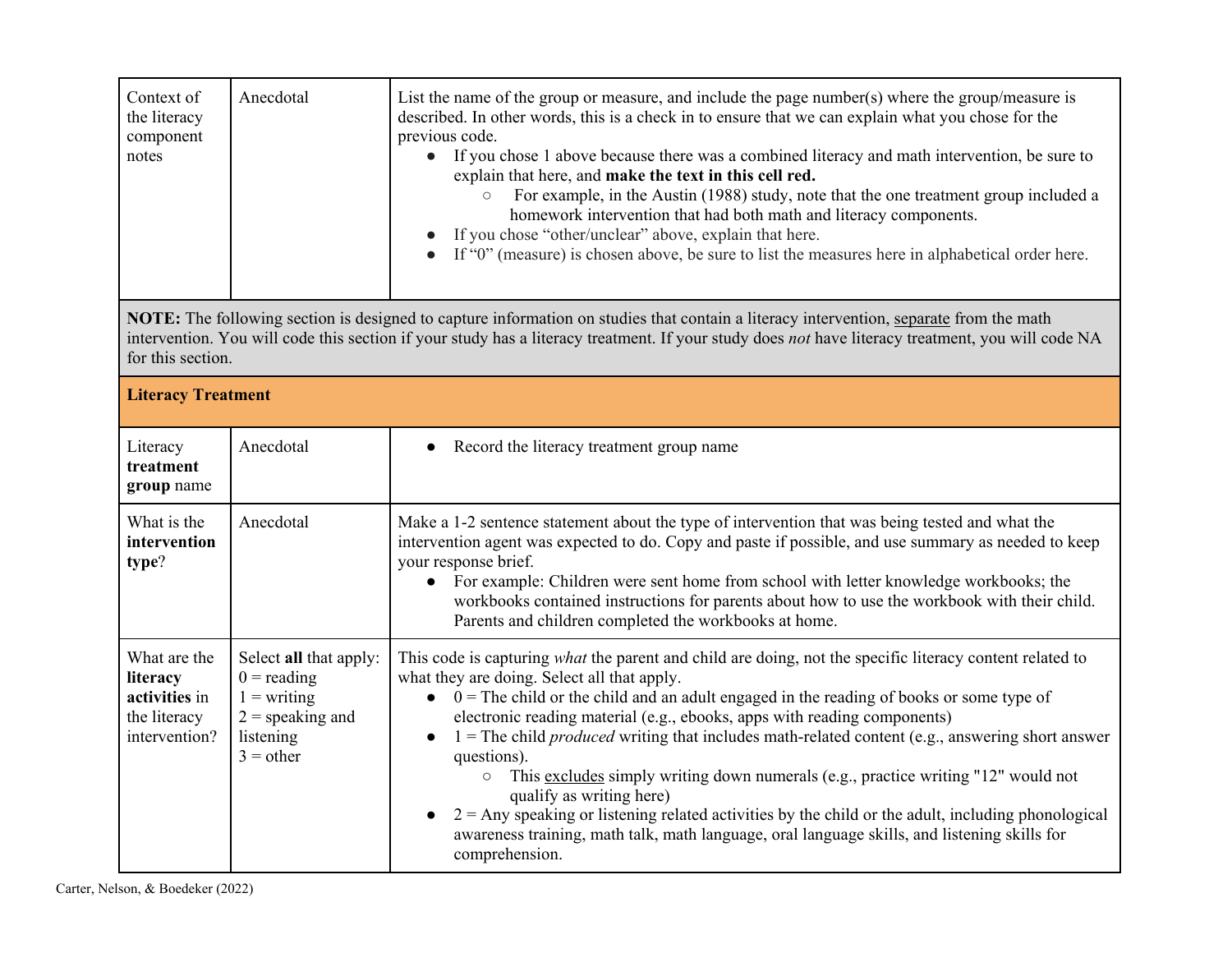|                                                            |                                                                                                                                                                                                                                                                                                                                                                                                                                                                | The parent talking to the child during the invention will likely be required. Simply<br>$\circ$<br>talking and responding between the parent and child should not be marked here. If the<br>speaking and listening were purposefully included in the intervention, mark that here.<br>$3 = Other$<br>$\bullet$                                                                                                                                                                                                                                                                                                                                                                                                                                                                                                                                                                                                                                                                                                                                                                                                                                                                                                                                                                                                                                                                                                                                                                                                                                                                                                                                                                                                                                                                                                                                                                                                                                                                                                                                                                                                                                                                       |
|------------------------------------------------------------|----------------------------------------------------------------------------------------------------------------------------------------------------------------------------------------------------------------------------------------------------------------------------------------------------------------------------------------------------------------------------------------------------------------------------------------------------------------|--------------------------------------------------------------------------------------------------------------------------------------------------------------------------------------------------------------------------------------------------------------------------------------------------------------------------------------------------------------------------------------------------------------------------------------------------------------------------------------------------------------------------------------------------------------------------------------------------------------------------------------------------------------------------------------------------------------------------------------------------------------------------------------------------------------------------------------------------------------------------------------------------------------------------------------------------------------------------------------------------------------------------------------------------------------------------------------------------------------------------------------------------------------------------------------------------------------------------------------------------------------------------------------------------------------------------------------------------------------------------------------------------------------------------------------------------------------------------------------------------------------------------------------------------------------------------------------------------------------------------------------------------------------------------------------------------------------------------------------------------------------------------------------------------------------------------------------------------------------------------------------------------------------------------------------------------------------------------------------------------------------------------------------------------------------------------------------------------------------------------------------------------------------------------------------|
| Literacy<br>activities<br>note                             | Anecdotal                                                                                                                                                                                                                                                                                                                                                                                                                                                      | Write one sentence (or paste it in from the article) describing the way the literacy activity is used in the<br>treatment. For example, if the math control involved reading, describe what was read, etc.<br>If you selected "other" for "literacy activity" above, provide some information about what the<br>$\bullet$<br>literacy activity looked like.<br>$NA$ = There was no literacy integrated into the math intervention<br>$\bullet$                                                                                                                                                                                                                                                                                                                                                                                                                                                                                                                                                                                                                                                                                                                                                                                                                                                                                                                                                                                                                                                                                                                                                                                                                                                                                                                                                                                                                                                                                                                                                                                                                                                                                                                                       |
| What is the<br>literacy<br>content in<br>the<br>treatment? | Select all that apply:<br>$0 =$ Expressive<br>vocabulary/oral<br>language<br>$1 =$ Receptive<br>vocabulary/language<br>comprehension<br>$2$ = Print knowledge<br>$3 =$ Alphabetic<br>principle<br>$4 = Phonological$<br>processing<br>$5 = Phonics$<br>$6 = Word$<br>identification<br>$7 =$ Fluency<br>$8 = Reading$<br>comprehension<br>$9 = Writing$<br>$10$ = Home literacy<br>environment<br>$11 =$ Other<br>$12$ = Unclear<br>$13 = Dialogic$<br>reading | This code is capturing the specific literacy content of the literacy activity identified above. Select all<br>that apply:<br>$0 =$ Expressive vocabulary/oral language = Related to speaking, and is composed of general<br>word knowledge, vocabulary, understanding of word order, and knowledge of grammatical<br>rules<br>For example, <i>producing/using</i> language (i.e. vocabulary, grammar, sentence structure)<br>$\bullet$<br>to effectively communicate thoughts<br>$1 =$ Receptive vocabulary/language comprehension = The "input" of language, or the ability to<br>understand and comprehend spoken language heard or read<br>• For example, a child's ability to listen and follow directions (e.g. "put on your coat")<br>$2$ = Print knowledge = Awareness of letter names, words, and the basic conventions of<br>print/reading such as how to use books and the directionality of print (i.e. concepts of print)<br>• For example, a child identifying the name of the book<br>$3 =$ Alphabetic principle = The understanding that written letters and groups of letters represent<br>corresponding sounds in spoken language<br>$4$ = Phonological processing/awareness = The ability to detect and manipulate language through<br>matching, blending, and deleting parts of words, including phonemes (distinct individual unit of<br>sound), syllables (e.g. syllable matching or deletion) and rhymes<br>• Involves only sounds<br>$5 =$ Phonics = The understanding of <b>how</b> letters and groups of letters link to sounds to form<br>letter-sound relationships and spelling patterns<br>Different then phonological processing because phonics involves the relationship<br>$\bullet$<br>between sounds and written symbols<br>$6 = Word recognition/identification = The use of patterns (or other strategies) to decode and$<br>spell new words when reading and writing<br>$7 =$ Fluency = The ability to read with appropriate speed/rate, accuracy (word identification)<br>and expression/prosody<br>$8$ = Reading comprehension = The ability to process text, understand its meaning, and to<br>integrate with what the reader already knows |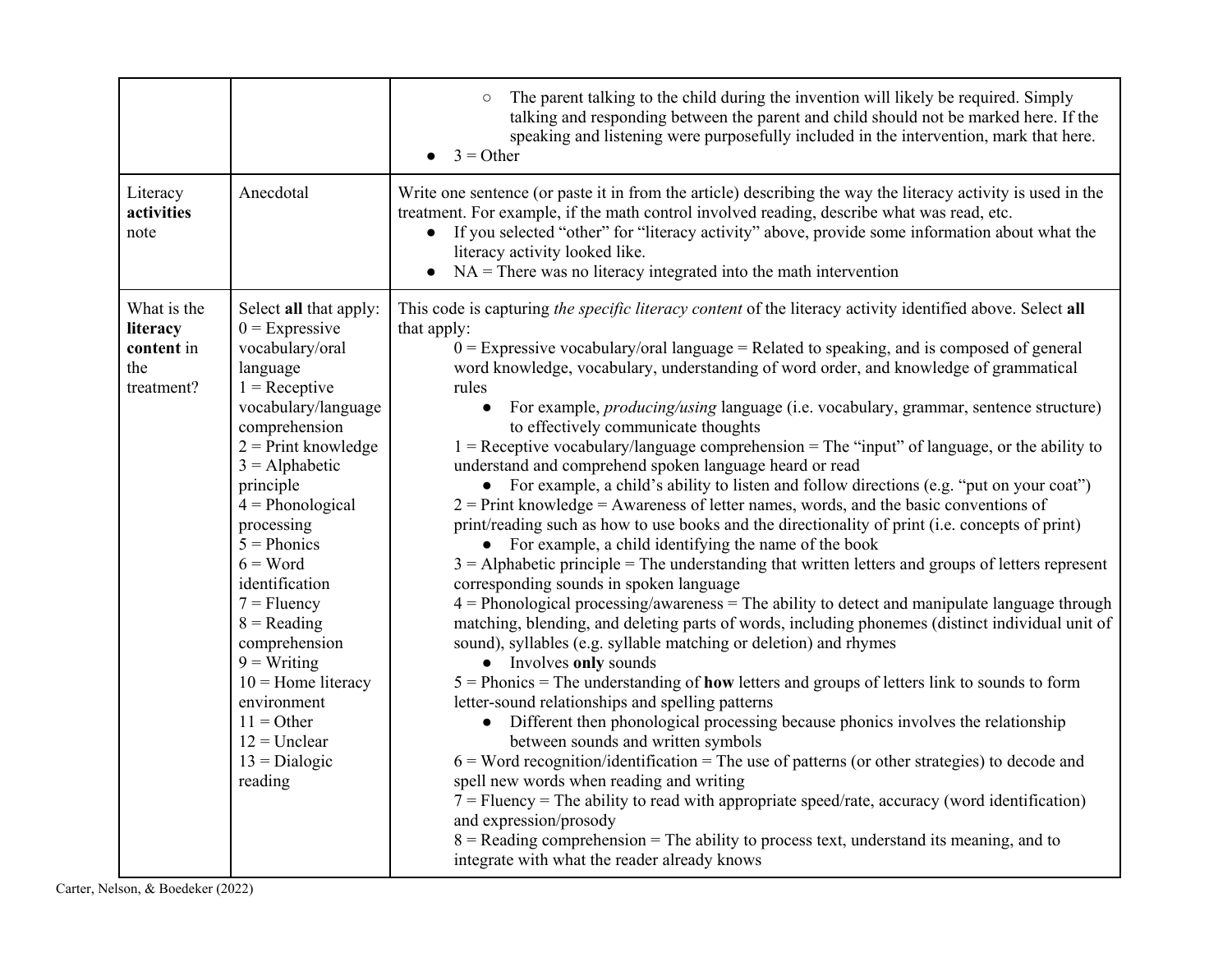|                                                             |                                                                                                                                                                                                                                                                                                                                                      | $9 = Writing$ = The representation of a language with written symbols<br>$10$ = Home Literacy Environment = Any information collected regarding the HLE, and the<br>quality of the literacy provided in the home<br>Specifics can include frequency of books read, number of books in the home, parent<br>$\bullet$<br>involvement with literacy activities, parent confidence in delivering literacy content in<br>the home,<br>$11 =$ Other = Another type of literacy content that does not fit the above codes<br>$12$ = Unclear = It is unclear what aspect of literacy is included<br>$13 =$ Dialogic reading = process of having dialogue between an adult and a child around the text<br>being read that involves asking questions to help children explore the text at a deeper level,<br>including defining new words, analyzing the components of a story and being able to talk about<br>the text. In other words, dialogic reading is a form of guided and scaffolded reading where the<br>adult combines reading with prompts to get the child engaged in telling the story with the<br>purpose of improving language, particularly with regard to vocabulary development, oral<br>complexity, and narrative skills. |
|-------------------------------------------------------------|------------------------------------------------------------------------------------------------------------------------------------------------------------------------------------------------------------------------------------------------------------------------------------------------------------------------------------------------------|------------------------------------------------------------------------------------------------------------------------------------------------------------------------------------------------------------------------------------------------------------------------------------------------------------------------------------------------------------------------------------------------------------------------------------------------------------------------------------------------------------------------------------------------------------------------------------------------------------------------------------------------------------------------------------------------------------------------------------------------------------------------------------------------------------------------------------------------------------------------------------------------------------------------------------------------------------------------------------------------------------------------------------------------------------------------------------------------------------------------------------------------------------------------------------------------------------------------------------|
| Other<br><b>Content Note</b>                                | Anecdotal or NA                                                                                                                                                                                                                                                                                                                                      | If you coded "other" or "unclear" above, please make a statement explaining your choice<br>Code NA if you did not code "other" or "unclear"<br>$\bullet$                                                                                                                                                                                                                                                                                                                                                                                                                                                                                                                                                                                                                                                                                                                                                                                                                                                                                                                                                                                                                                                                           |
| What was the<br>setting of the<br>literacy<br>intervention? | Select one:<br>$0 = Not$ reported<br>$1 = Child's home$<br>only<br>$2 =$ After-school<br>program<br>$3 =$ Summer school<br>program<br>$4$ = Classroom<br>intervention with an<br>at-home component<br>$5 =$ Home-based<br>daycare setting<br>$6 =$ Museum<br>$7 = Library$<br>$8 = Zoo$<br>$9 =$ Community<br>center<br>$10 =$ Other public<br>space | This code refers to ultimately where the child received the literacy support.<br>$0 = Not$ reported or unclear<br>$\bullet$<br>$1 =$ Child's home only: The literacy intervention is only conducted at the child's home.<br>$2 =$ After-school program: The literacy intervention is conducted at a school, but not during<br>school hours.<br>$3$ = Summer school program: The literacy intervention is conducted at a school, but not during<br>the regular school year.<br>$4$ = Classroom intervention with an at-home component: The literacy control is conducted at a<br>school, but also includes some type of at-home component.<br>5 = Home-based daycare setting: The literacy intervention is conducted at a daycare that is ran<br>out of someone's home<br>$6 =$ Museum<br>$7 = Library$<br>$8 = Zoo$<br>$9 =$ Community center<br>$10 =$ Other public space<br>$11 =$ Mix of one or more options above: The literacy intervention is conducted at two or more<br>of the locations listed above. Choose this option instead of selecting two from above. If this<br>code is chosen, explain in the next code.                                                                                                        |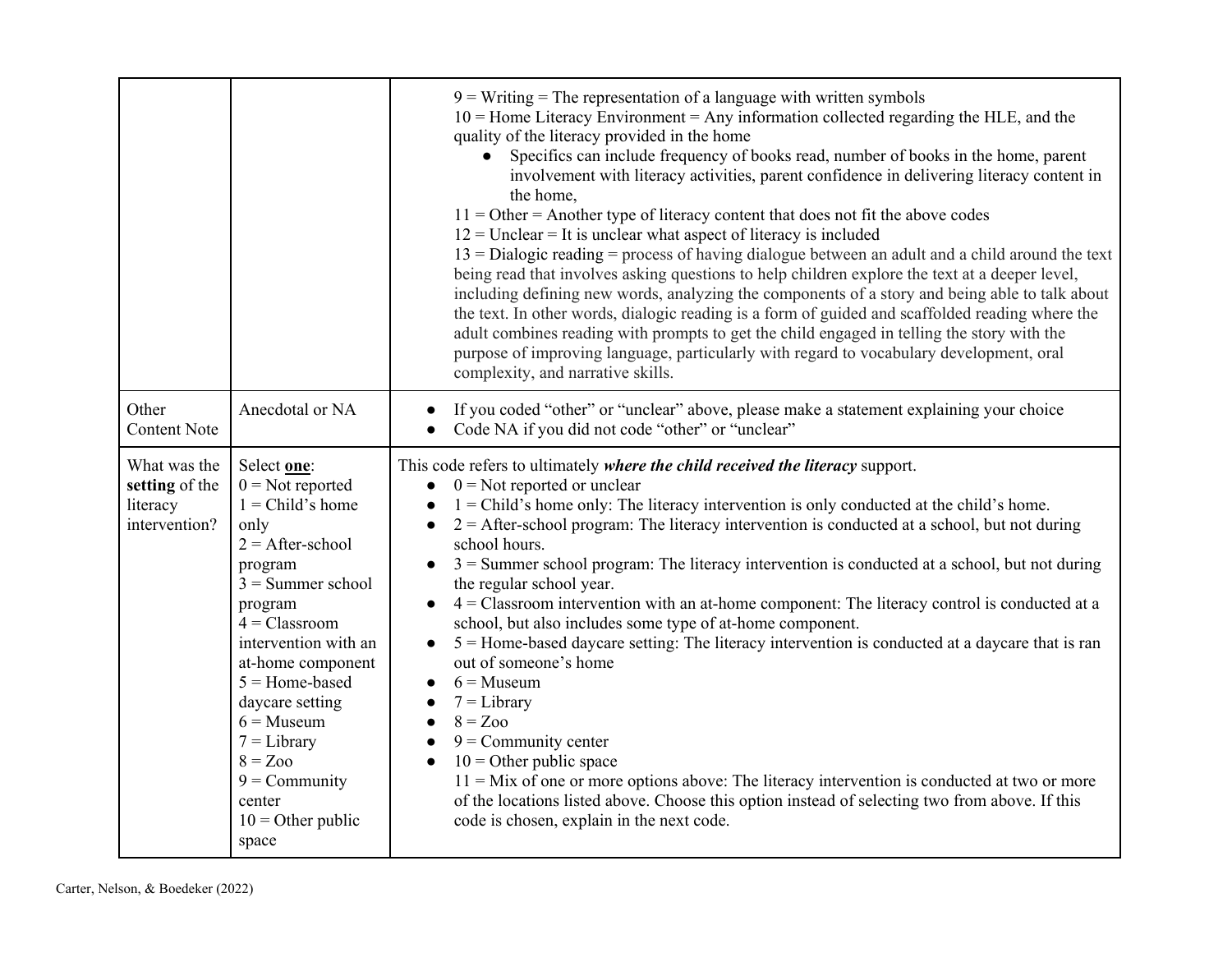|                                             | $11 =$ Mix of one or<br>more options above                                                                                                                                                                                                                                                                     |                                                                                                                                                                                                                                                                                                                                                                                                                                                                                                                                                                                                                                                          |
|---------------------------------------------|----------------------------------------------------------------------------------------------------------------------------------------------------------------------------------------------------------------------------------------------------------------------------------------------------------------|----------------------------------------------------------------------------------------------------------------------------------------------------------------------------------------------------------------------------------------------------------------------------------------------------------------------------------------------------------------------------------------------------------------------------------------------------------------------------------------------------------------------------------------------------------------------------------------------------------------------------------------------------------|
| Other<br>Literacy<br>Setting<br>Information | Anecdotal or NR or<br><b>NA</b>                                                                                                                                                                                                                                                                                | If you chose "other public space" or "a mix of options", please anecdotally explain your above choice<br>in one sentence.<br>Code NR here if you chose 0 above.<br>$\bullet$<br>Code NA if you chose 1-9 above, or if there is not a literacy treatment<br>$\bullet$                                                                                                                                                                                                                                                                                                                                                                                     |
| Who was the<br>intervention<br>agent?       | Select one:<br>$0 = Classroom$<br>teacher<br>$1 =$ Researcher<br>$2 =$ Parent<br>$3 =$ Older sibling<br>$4 =$ Home-based<br>daycare provider<br>$5 =$ Staff at a public<br>space<br>$6 =$ After school<br>staff or volunteers<br>$7 =$ Other or Mix of<br>types of intervention<br>agent<br>$8 = Not$ reported | This refers to who was administering the literacy content to the child in the control group. We are<br>interested in who facilitated the literacy learning for the child.<br>Classroom teacher, paraprofessional, other school staff<br>$\bullet$<br>Researcher, graduate student, research assistant<br>$\bullet$<br>Parent, guardian, grandparent, or other adult family member<br>$\bullet$<br>Older sibling<br>$\bullet$<br>Home-based daycare provider<br>$\bullet$<br>Staff at a public space (librarian, zoo staff, museum staff)<br>$\bullet$<br>After school staff or volunteers<br>Other or Mix of types of intervention agent<br>Not reported |
| Caregiver<br>Training                       | Select one:<br>$0 = No$<br>$1 = Yes$<br>$2 = NA$                                                                                                                                                                                                                                                               | If the intervention agent was a caregiver, did the caregiver receive some type of training, guidance,<br>coaching, or recommendations on how to implement a literacy component?<br>• No, the caregiver did not receive training, guidance, coaching or recommendations on how to<br>deliver the literacy content.<br>Yes, the caregiver did receive some type training, guidance, coaching, or recommendations on<br>how to deliver the literacy content.<br>NA, The intervention agent was not a caregiver<br>$\bullet$                                                                                                                                 |
| What was the<br>type of<br>training?        | Anecdotal or NA                                                                                                                                                                                                                                                                                                | Include a statement regarding what the caregiver training looked like.<br>$\bullet$<br>Code NA if there was not caregiver training or if the training itself was not described                                                                                                                                                                                                                                                                                                                                                                                                                                                                           |
| What was the<br>content of<br>the training? | Select all that apply:<br>$0 =$ Expressive<br>vocabulary/oral                                                                                                                                                                                                                                                  | This code is capturing the specific literacy content of the literacy activity identified above. Select all<br>that apply:                                                                                                                                                                                                                                                                                                                                                                                                                                                                                                                                |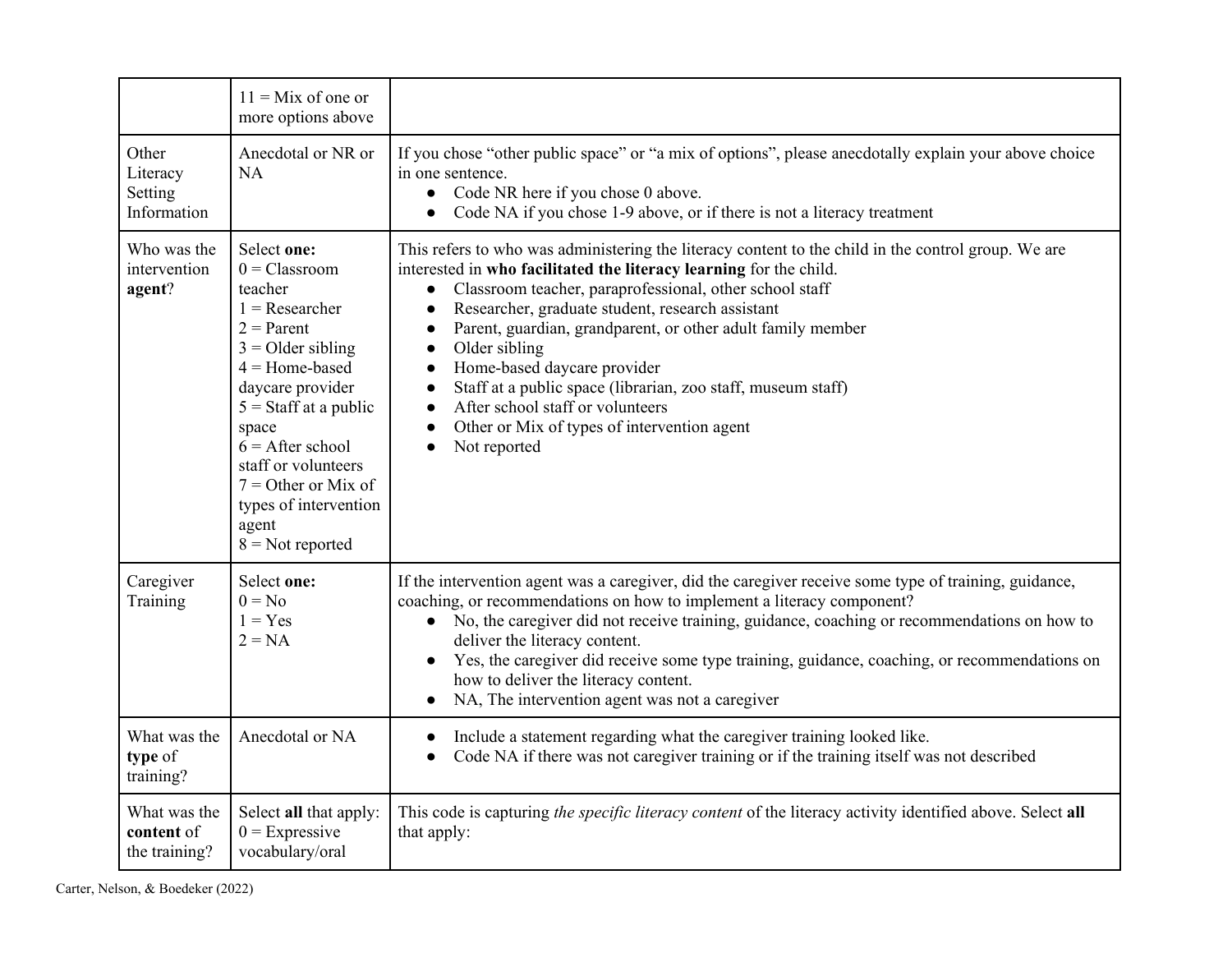| language<br>$1 =$ Receptive<br>vocabulary/language<br>comprehension<br>$2$ = Print knowledge<br>$3 =$ Alphabetic<br>principle<br>$4 = Phonological$<br>processing<br>$5 = Phonics$<br>$6 = Word$<br>identification<br>$7 =$ Fluency<br>$8 =$ Reading<br>comprehension<br>$9 = Writing$<br>$10$ = Home literacy<br>environment<br>$11 = Other$<br>$12 = NA$ , NR or<br>Unclear<br>$13 = Dialogic$<br>reading | $0 =$ Expressive vocabulary/oral language = Related to speaking, and is composed of general<br>word knowledge, vocabulary, understanding of word order, and knowledge of grammatical<br>rules<br>For example, <i>producing/using</i> language (i.e. vocabulary, grammar, sentence structure)<br>$\bullet$<br>to effectively communicate thoughts<br>$1 =$ Receptive vocabulary/language comprehension = The "input" of language, or the ability to<br>understand and comprehend spoken language heard or read<br>• For example, a child's ability to listen and follow directions (e.g. "put on your coat")<br>$2 =$ Print knowledge = Awareness of letter names, words, and the basic conventions of<br>print/reading such as how to use books and the directionality of print (i.e. concepts of print)<br>• For example, a child identifying the name of the book<br>$3 =$ Alphabetic principle = The understanding that written letters and groups of letters represent<br>corresponding sounds in spoken language<br>$4$ = Phonological processing/awareness = The ability to detect and manipulate language through<br>matching, blending, and deleting parts of words, including phonemes (distinct individual unit of<br>sound), syllables (e.g. syllable matching or deletion) and rhymes<br>• Involves only sounds<br>$5 =$ Phonics = The understanding of <b>how</b> letters and groups of letters link to sounds to form<br>letter-sound relationships and spelling patterns<br>• Different then phonological processing because phonics involves the relationship<br>between sounds and written symbols<br>$6 = Word recognition/identification = The use of patterns (or other strategies) to decode and$<br>spell new words when reading and writing<br>$7 =$ Fluency = The ability to read with appropriate speed/rate, accuracy (word identification)<br>and expression/prosody<br>$8$ = Reading comprehension = The ability to process text, understand its meaning, and to<br>integrate with what the reader already knows<br>$9$ = Writing = The representation of a language with written symbols<br>$10$ = Home Literacy Environment = Any information collected regarding the HLE, and the<br>quality of the literacy provided in the home<br>Specifics can include frequency of books read, number of books in the home, parent<br>$\bullet$<br>involvement with literacy activities, parent confidence in delivering literacy content in<br>the home<br>$11 =$ Other = Another type of literacy content that does not fit the above codes<br>$12 = NA$ , NR, or Unclear = There was no parent training; the content of the training was not<br>mentioned, or it is unclear what aspect of literacy is included.<br>$13$ = Dialogic reading=process of having dialogue between an adult and a child around the text<br>being read that involves asking questions to help children explore the text at a deeper level,<br>including defining new words, analyzing the components of a story and being able to talk about |
|-------------------------------------------------------------------------------------------------------------------------------------------------------------------------------------------------------------------------------------------------------------------------------------------------------------------------------------------------------------------------------------------------------------|------------------------------------------------------------------------------------------------------------------------------------------------------------------------------------------------------------------------------------------------------------------------------------------------------------------------------------------------------------------------------------------------------------------------------------------------------------------------------------------------------------------------------------------------------------------------------------------------------------------------------------------------------------------------------------------------------------------------------------------------------------------------------------------------------------------------------------------------------------------------------------------------------------------------------------------------------------------------------------------------------------------------------------------------------------------------------------------------------------------------------------------------------------------------------------------------------------------------------------------------------------------------------------------------------------------------------------------------------------------------------------------------------------------------------------------------------------------------------------------------------------------------------------------------------------------------------------------------------------------------------------------------------------------------------------------------------------------------------------------------------------------------------------------------------------------------------------------------------------------------------------------------------------------------------------------------------------------------------------------------------------------------------------------------------------------------------------------------------------------------------------------------------------------------------------------------------------------------------------------------------------------------------------------------------------------------------------------------------------------------------------------------------------------------------------------------------------------------------------------------------------------------------------------------------------------------------------------------------------------------------------------------------------------------------------------------------------------------------------------------------------------------------------------------------------------------------------------------------------------------------------------------------------------------------------------------------------------------------------------------------------------------------------------------|
|-------------------------------------------------------------------------------------------------------------------------------------------------------------------------------------------------------------------------------------------------------------------------------------------------------------------------------------------------------------------------------------------------------------|------------------------------------------------------------------------------------------------------------------------------------------------------------------------------------------------------------------------------------------------------------------------------------------------------------------------------------------------------------------------------------------------------------------------------------------------------------------------------------------------------------------------------------------------------------------------------------------------------------------------------------------------------------------------------------------------------------------------------------------------------------------------------------------------------------------------------------------------------------------------------------------------------------------------------------------------------------------------------------------------------------------------------------------------------------------------------------------------------------------------------------------------------------------------------------------------------------------------------------------------------------------------------------------------------------------------------------------------------------------------------------------------------------------------------------------------------------------------------------------------------------------------------------------------------------------------------------------------------------------------------------------------------------------------------------------------------------------------------------------------------------------------------------------------------------------------------------------------------------------------------------------------------------------------------------------------------------------------------------------------------------------------------------------------------------------------------------------------------------------------------------------------------------------------------------------------------------------------------------------------------------------------------------------------------------------------------------------------------------------------------------------------------------------------------------------------------------------------------------------------------------------------------------------------------------------------------------------------------------------------------------------------------------------------------------------------------------------------------------------------------------------------------------------------------------------------------------------------------------------------------------------------------------------------------------------------------------------------------------------------------------------------------------------------|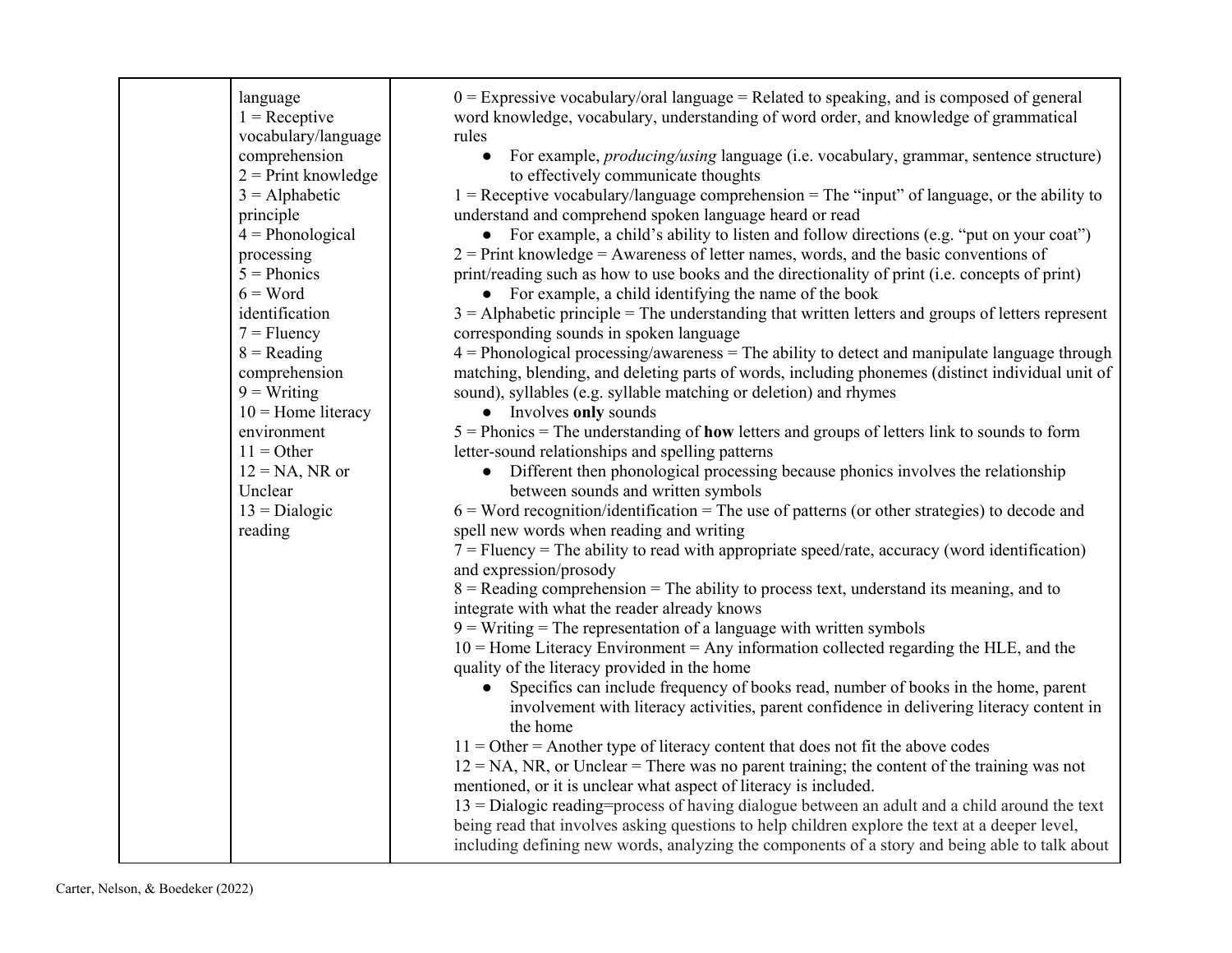|                                                                                                          |                                                                                                                                                                                                                                  | the text. In other words, dialogic reading is a form of guided and scaffolded reading where the<br>adult combines reading with prompts to get the child engaged in telling the story with the<br>purpose of improving language, particularly with regard to vocabulary development, oral<br>complexity, and narrative skills.                                                                                                                                                                                                                                                                                                                                                                                                                                                                                                                                                                                                                                                                                                                                                                                                                                                                                                                                                                                                                                                                                                                                                                                                                                                                                                                                                                                                                                                                                                                                                                                                                                                                                                                                                                    |
|----------------------------------------------------------------------------------------------------------|----------------------------------------------------------------------------------------------------------------------------------------------------------------------------------------------------------------------------------|--------------------------------------------------------------------------------------------------------------------------------------------------------------------------------------------------------------------------------------------------------------------------------------------------------------------------------------------------------------------------------------------------------------------------------------------------------------------------------------------------------------------------------------------------------------------------------------------------------------------------------------------------------------------------------------------------------------------------------------------------------------------------------------------------------------------------------------------------------------------------------------------------------------------------------------------------------------------------------------------------------------------------------------------------------------------------------------------------------------------------------------------------------------------------------------------------------------------------------------------------------------------------------------------------------------------------------------------------------------------------------------------------------------------------------------------------------------------------------------------------------------------------------------------------------------------------------------------------------------------------------------------------------------------------------------------------------------------------------------------------------------------------------------------------------------------------------------------------------------------------------------------------------------------------------------------------------------------------------------------------------------------------------------------------------------------------------------------------|
| Literacy<br>Treatment<br>Initial<br>Training<br>Duration/Tim<br>e Notes for<br>Caregiver<br>Intervention | Anecdotal or NA                                                                                                                                                                                                                  | Copy/paste a sentence or a phrase that provides all relevant detail about the training duration/time for<br>caregivers.<br>This time refers to training but does <b>NOT</b> refer to follow-up support.<br>This may include the number of minutes, sessions, or hours of training.<br>$\circ$<br>Examples:<br>$\circ$<br>Parents were trained in one 30 minute session.<br>Parents received two 45 minute sessions.<br>Not applicable (report $NA$ ) = The study did not include caregiver training or information<br>$\bullet$<br>related to initial training duration/time.                                                                                                                                                                                                                                                                                                                                                                                                                                                                                                                                                                                                                                                                                                                                                                                                                                                                                                                                                                                                                                                                                                                                                                                                                                                                                                                                                                                                                                                                                                                    |
| Literacy<br>Treatment<br>Training<br>Purpose                                                             | Select all that<br>apply:<br>$1 = NR$<br>$2 =$ How to facilitate<br>the literacy activity<br>$3$ = Specific literacy<br>content<br>$4 = Basic/general$<br>information about<br>supporting<br>children's literacy<br>development? | This code refers to the purpose of the training. More than one option could be applicable, so please<br>select all that apply.<br>$NR =$ There was information provided about the caregiver training<br>$\bullet$<br>$1 =$ This code refers to whether or not the training provided the caregiver with information<br>$\bullet$<br>about the basic procedures of the intervention. In other words, the parents were provided<br>information/support on how to facilitate the activity (e.g., told how the intervention should be<br>implemented, provided modeling or demonstration of the activities). For this code, consider<br>both the initial and the follow up support/training.<br>For example, caregivers were provided with information about recommended steps for<br>$\bigcirc$<br>implementation, or general procedures for how to use or play the intervention activity.<br>As another example - parents were allowed to practice facilitating the activity with the<br>researcher present.<br>$2 =$ This code refers to whether or not the training provided the caregiver with specific literacy<br>$\bullet$<br>content knowledge. Based on the literacy content of the intervention, related content support<br>was provided for the caregiver. For this code, consider both the initial and the follow up<br>support/training.<br>For example, were caregivers provided with information about what phonics means, or<br>$\bigcirc$<br>developmental information about specific literacy skills.<br>This does not refer to a training on a literacy activity or strategy alone where the actual<br>$\bigcirc$<br>literacy content is not part of the training.<br>$3$ = This code refers to whether or not the training provided the caregiver with information<br>$\bullet$<br>about best practices or strategies for supporting children's literacy development or acquisition<br>of knowledge and skills; this may also refer to development in general such as cognitive<br>development or age-appropriate activities. Aside from the intervention-specific training, was |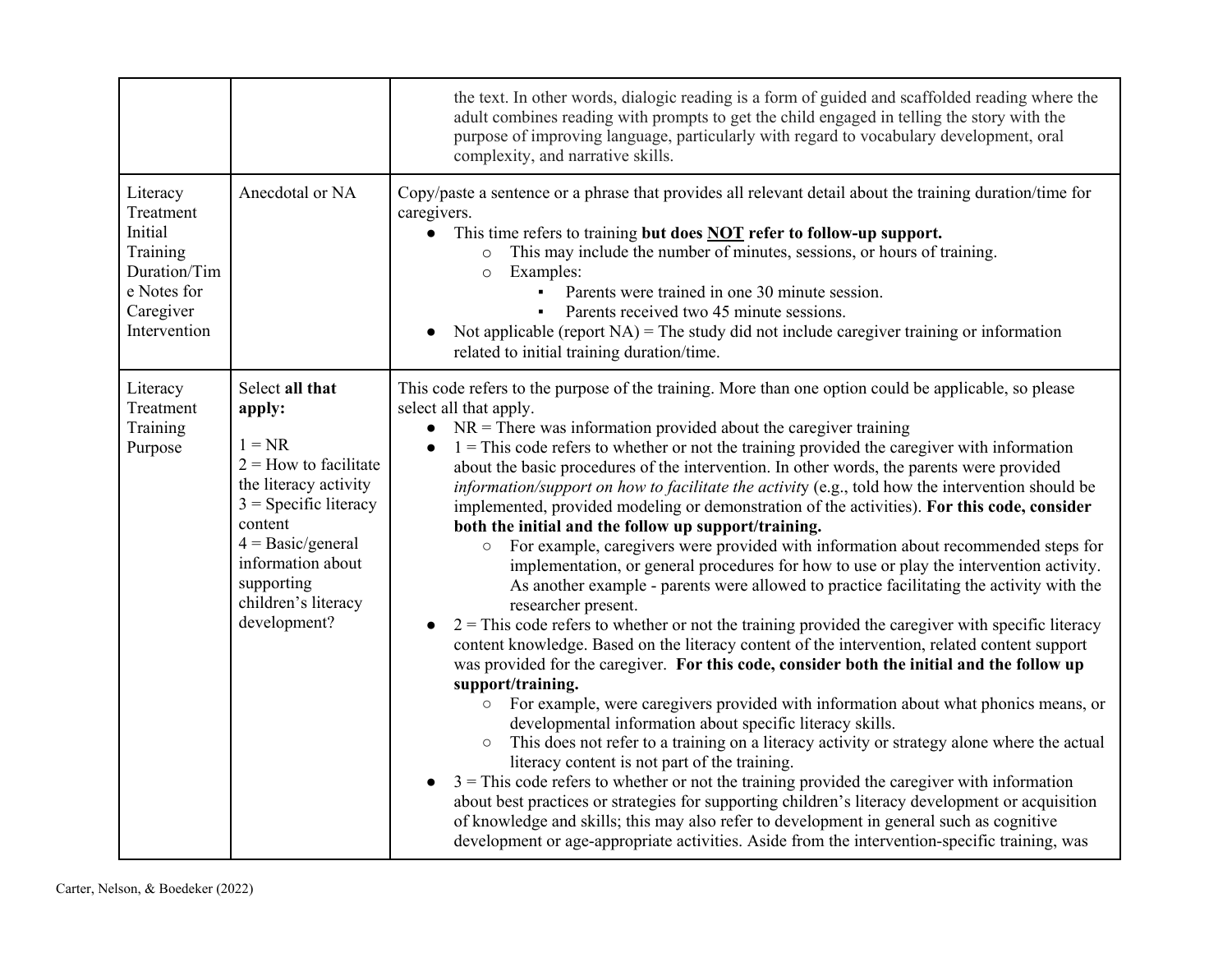|                                                                                                                                                                                                                                                                                     |                                                                            | more general guidance provided for supporting children's math development? For this code,<br>consider both the initial and the follow up support/training.<br>This is more about supporting development than focusing on content. Oftentimes,<br>$\circ$<br>supporting development and content go together.<br>For example, were caregivers provided with information (e.g., a handout or tip sheet)<br>$\circ$<br>about how to enhance children's understanding of counting during a specific activity.<br>How to enhance understanding (mentioned here) would be different than the<br>procedures for implementing the actual intervention (procedure code above).                                                                                              |  |
|-------------------------------------------------------------------------------------------------------------------------------------------------------------------------------------------------------------------------------------------------------------------------------------|----------------------------------------------------------------------------|-------------------------------------------------------------------------------------------------------------------------------------------------------------------------------------------------------------------------------------------------------------------------------------------------------------------------------------------------------------------------------------------------------------------------------------------------------------------------------------------------------------------------------------------------------------------------------------------------------------------------------------------------------------------------------------------------------------------------------------------------------------------|--|
| Caregiver<br>Intervention<br>Follow-Up<br>Support                                                                                                                                                                                                                                   | Select one:<br>$0 = no$ or not<br>reported<br>$1 = yes$                    | Follow-up support refers only to support after initial caregiver intervention or training that a<br>caregiver receives (e.g., a coaching session with the child, home visit, additional refresher training, text<br>message reminders). Consider any training or support provided after the first/initial<br>meeting/training/support. Codes defined as:<br>No or not reported $=$ the study did not report information about follow-up training or<br>$\bullet$<br>specifically states that the caregiver did not receive any follow-up support.<br>o Mark Not Applicable for the remaining follow-up training codes.<br>$Yes =$ the study specifically states that the caregiver received some kind of follow-up support.                                       |  |
| Caregiver<br>Intervention<br>Follow-Up<br>Support<br>Time,<br>Location, and<br><b>Nature Notes</b>                                                                                                                                                                                  | Anecdotal or NA                                                            | Include a sentence or a phrase (you can copy/paste) that provides all relevant detail about the<br>duration/frequency, location, and nature of follow-up support for caregivers. This may include the<br>number of minutes, sessions, or hours of training, as well as the location. Also, what was the purpose or<br>function? Was it to simply provide coaching, reminders about procedures, check for fidelity of<br>procedures, specific demonstration of a skill that was requested by the parent? For example:<br>Parents had one home visit, lasting between 30 and 45 minutes by a researcher.<br>$\bullet$<br>Parents received weekly text message reminders.<br>Not applicable (report $NA$ ) = The study did not include caregiver follow-up training. |  |
| NOTE: The following section is designed to capture data on studies in which the literacy content was delivered to a control OR active control<br>group. If your study does not have a literacy control or active control condition, you will code NA for each code in this section. |                                                                            |                                                                                                                                                                                                                                                                                                                                                                                                                                                                                                                                                                                                                                                                                                                                                                   |  |
|                                                                                                                                                                                                                                                                                     | <b>Literacy Control</b>                                                    |                                                                                                                                                                                                                                                                                                                                                                                                                                                                                                                                                                                                                                                                                                                                                                   |  |
| Is there<br>literacy<br>content in the<br>control OR<br>active<br>control<br>group?                                                                                                                                                                                                 | Select one:<br>$0 =$ Control<br>$1 =$ Active control<br>$2 = NA$ (neither) | Are <i>children</i> in the control OR active control group receiving some kind of <b>literacy content</b> , play,<br>support, or opportunities? For this code, we are interested in whether the authors identified the group as<br>control or active control.<br>$0 =$ Control, child participants in the control group were receiving extra support, training, play,<br>$\bullet$<br>activities or opportunities related to literacy.<br>$1 =$ Active control, child participants in the active control group were receiving extra support,<br>training, play, activities or opportunities related to literacy.                                                                                                                                                  |  |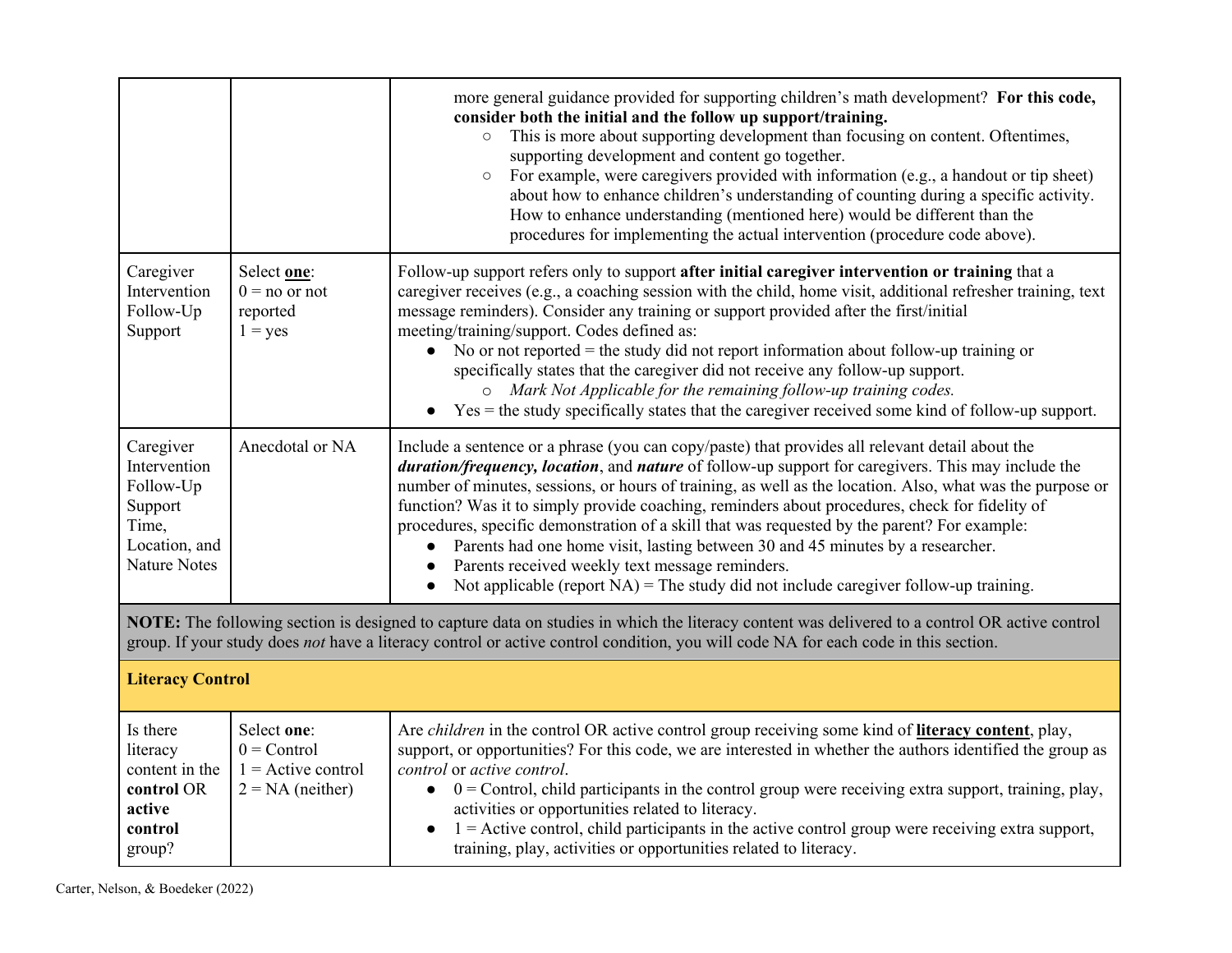|                                                                                   |                                                                                                                                                                                                                                                                                                                                                                                                | $2$ = Neither, either it was unclear if the group was identified as <i>control</i> or <i>active control</i> , or the<br>authors used both terms interchangeably (control and active control) to describe the group.                                                                                                                                                                                                                                                                                                                                                                                                                                                                                                                                                                                                                                                                                                                                                                                                                                                                                                                                                                                                                                                                                                                                                                                                                                                                                                                                                                                           |
|-----------------------------------------------------------------------------------|------------------------------------------------------------------------------------------------------------------------------------------------------------------------------------------------------------------------------------------------------------------------------------------------------------------------------------------------------------------------------------------------|---------------------------------------------------------------------------------------------------------------------------------------------------------------------------------------------------------------------------------------------------------------------------------------------------------------------------------------------------------------------------------------------------------------------------------------------------------------------------------------------------------------------------------------------------------------------------------------------------------------------------------------------------------------------------------------------------------------------------------------------------------------------------------------------------------------------------------------------------------------------------------------------------------------------------------------------------------------------------------------------------------------------------------------------------------------------------------------------------------------------------------------------------------------------------------------------------------------------------------------------------------------------------------------------------------------------------------------------------------------------------------------------------------------------------------------------------------------------------------------------------------------------------------------------------------------------------------------------------------------|
| What are the<br>literacy<br>activities in<br>the control<br>OR active<br>control? | Select all that apply:<br>$0 =$ reading<br>$1 = writing$<br>$2$ = speaking and<br>listening<br>$3 = other$                                                                                                                                                                                                                                                                                     | This code is capturing what the parent and child are doing, not the content of what they are doing.<br>Select all the literacy activities that apply.<br>$\bullet$ 0 = Students or students with an adult engaged in the reading of books or some type of<br>electronic reading material (e.g., ebooks, apps with reading components)<br>$1 =$ Any writing <i>produced by the child</i> that includes math-related writing (e.g., writing word<br>$\bullet$<br>problems and answering short answer questions with writing). Excludes writing Arabic<br>numerals (e.g., writing "12" would not qualify as writing here)<br>$2 =$ Any speaking or listening related activities, including phonological awareness training,<br>math talk, math language, oral language skills, and listening skills for comprehension.<br>$3 = other$<br>$\bullet$                                                                                                                                                                                                                                                                                                                                                                                                                                                                                                                                                                                                                                                                                                                                                               |
| Literacy<br>activities<br>note                                                    | Anecdotal                                                                                                                                                                                                                                                                                                                                                                                      | Write one sentence (or paste it in from the article) describing the way the literacy activity is used as a<br>control. For example, if the math control involved reading, describe what was read, etc.<br>If you selected "other" for "literacy activity" above, provide some information about what the<br>$\bullet$<br>literacy activity looked like.                                                                                                                                                                                                                                                                                                                                                                                                                                                                                                                                                                                                                                                                                                                                                                                                                                                                                                                                                                                                                                                                                                                                                                                                                                                       |
| What is the<br>literacy<br>content in<br>the control<br>OR active<br>control?     | Select all that apply:<br>$0 =$ Expressive<br>vocabulary/oral<br>language<br>$1 =$ Receptive<br>vocabulary/language<br>comprehension<br>$2$ = Print knowledge<br>$3 =$ Alphabetic<br>principle<br>$4 = Phonological$<br>processing<br>$5 = Phonics$<br>$6 = Word$<br>identification<br>$7 =$ Fluency<br>$8 = Reading$<br>comprehension<br>$9 = Writing$<br>$10$ = Home literacy<br>environment | This code is capturing the specific literacy content of the literacy activity identified above. Select all<br>that apply:<br>$0 =$ Expressive vocabulary/oral language = Related to speaking, and is composed of general<br>word knowledge, vocabulary, understanding of word order, and knowledge of grammatical<br>rules<br>For example, <i>producing/using</i> language (i.e. vocabulary, grammar, sentence structure)<br>$\bullet$<br>to effectively communicate thoughts<br>$1 =$ Receptive vocabulary/language comprehension = The "input" of language, or the ability to<br>understand and comprehend spoken language heard or read<br>• For example, a child's ability to listen and follow directions (e.g. "put on your coat")<br>$2$ = Print knowledge = Awareness of letter names, words, and the basic conventions of<br>print/reading such as how to use books and the directionality of print (i.e. concepts of print)<br>• For example, a child identifying the name of the book<br>$3 =$ Alphabetic principle = The understanding that written letters and groups of letters represent<br>corresponding sounds in spoken language<br>$4$ = Phonological processing/awareness = The ability to detect and manipulate language through<br>matching, blending, and deleting parts of words, including phonemes (distinct individual unit of<br>sound), syllables (e.g. syllable matching or deletion) and rhymes<br>• Involves only sounds<br>$5 =$ Phonics = The understanding of how letters and groups of letters link to sounds to form<br>letter-sound relationships and spelling patterns |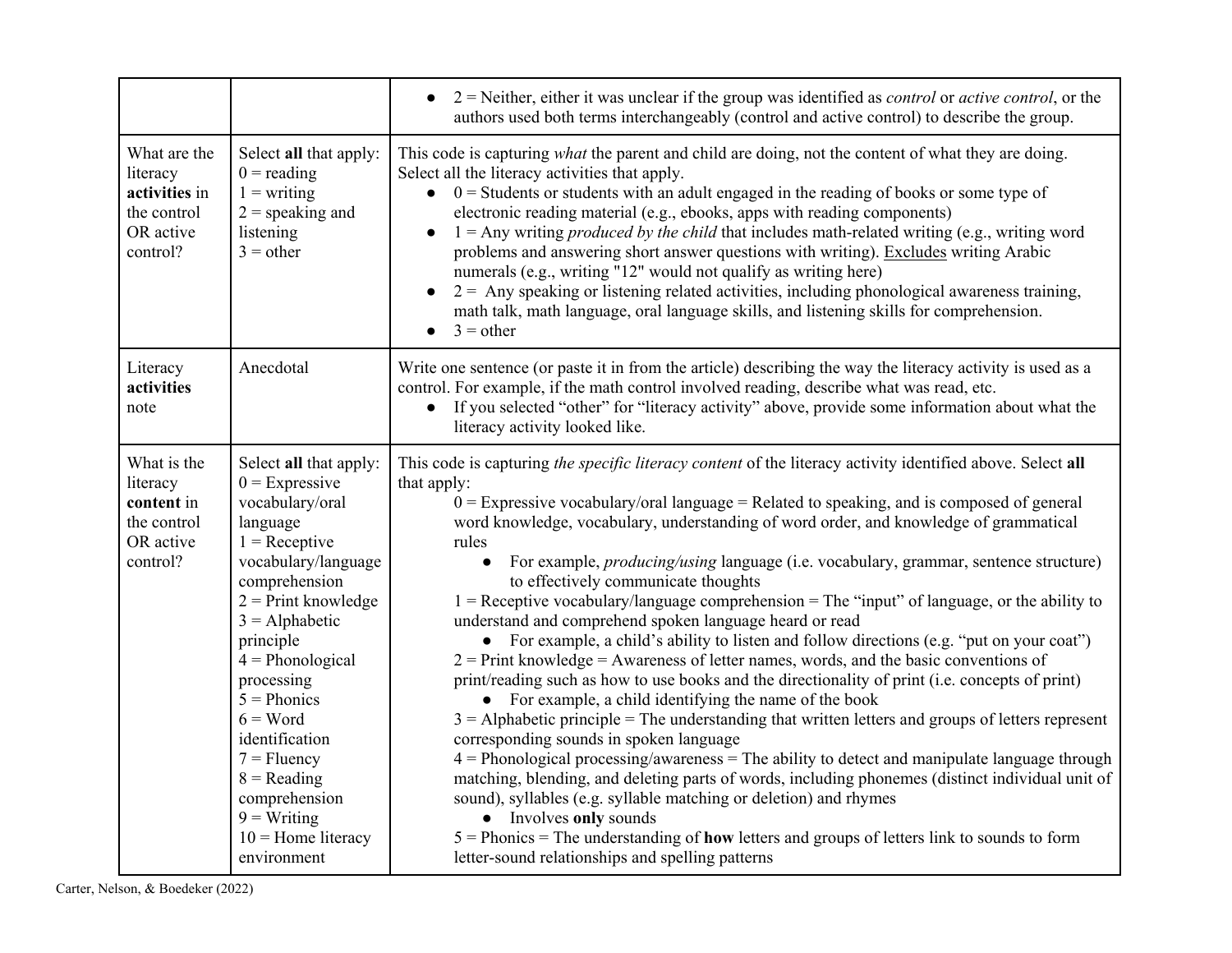|                                                                                  | $11 = Other$<br>$12 =$ Unclear<br>$13 = Dialogic$<br>reading | Different then phonological processing because phonics involves the relationship<br>between sounds and written symbols<br>$6 = Word recognition/identification = The use of patterns (or other strategies) to decode and$<br>spell new words when reading and writing<br>$7 =$ Fluency = The ability to read with appropriate speed/rate, accuracy (word identification)<br>and expression/prosody<br>$8$ = Reading comprehension = The ability to process text, understand its meaning, and to<br>integrate with what the reader already knows<br>$9$ = Writing = The representation of a language with written symbols<br>$10$ = Home Literacy Environment = Any information collected regarding the HLE, and the<br>quality of the literacy provided in the home<br>Specifics can include frequency of books read, number of books in the home, parent<br>$\bullet$<br>involvement with literacy activities, parent confidence in delivering literacy content in<br>the home,<br>$11 =$ Other = Another type of literacy content that does not fit the above codes<br>$12$ = Unclear = It is unclear what aspect of literacy is included<br>$13 =$ Dialogic reading = process of having dialogue between an adult and a child around the text<br>being read that involves asking questions to help children explore the text at a deeper level,<br>including defining new words, analyzing the components of a story and being able to talk about<br>the text. In other words, dialogic reading is a form of guided and scaffolded reading where the<br>adult combines reading with prompts to get the child engaged in telling the story with the<br>purpose of improving language, particularly with regard to vocabulary development, oral<br>complexity, and narrative skills. |  |
|----------------------------------------------------------------------------------|--------------------------------------------------------------|---------------------------------------------------------------------------------------------------------------------------------------------------------------------------------------------------------------------------------------------------------------------------------------------------------------------------------------------------------------------------------------------------------------------------------------------------------------------------------------------------------------------------------------------------------------------------------------------------------------------------------------------------------------------------------------------------------------------------------------------------------------------------------------------------------------------------------------------------------------------------------------------------------------------------------------------------------------------------------------------------------------------------------------------------------------------------------------------------------------------------------------------------------------------------------------------------------------------------------------------------------------------------------------------------------------------------------------------------------------------------------------------------------------------------------------------------------------------------------------------------------------------------------------------------------------------------------------------------------------------------------------------------------------------------------------------------------------------------------------------------------------------------------------|--|
| Other<br>content note                                                            | Anecdotal or NA                                              | If you coded "other" or "unclear" above, please make a statement explaining your choice.<br>Code NA if you did not code "other" or "unclear"                                                                                                                                                                                                                                                                                                                                                                                                                                                                                                                                                                                                                                                                                                                                                                                                                                                                                                                                                                                                                                                                                                                                                                                                                                                                                                                                                                                                                                                                                                                                                                                                                                          |  |
| Why is<br>literacy being<br>used as a<br>control in the<br>math<br>intervention? | Anecdotal or NA                                              | Provide a brief explanation as to why the author chose to include the above literacy activities and<br>content as part of the control OR active control group. Base this explanation off of the author's words<br>(not our assumptions). Copy and paste a statement if possible.<br>• For example, "Phonological awareness training was selected as an active control group to<br>directly compare the effects of ANS training against a group who did not receive the training.<br>We chose phonological awareness because it provided the control group with meaningful<br>content as opposed to a BAU group."<br>Code NA if there was no explanation provided                                                                                                                                                                                                                                                                                                                                                                                                                                                                                                                                                                                                                                                                                                                                                                                                                                                                                                                                                                                                                                                                                                                      |  |
| What was the<br>setting of the<br>literacy                                       | Select one:<br>$0 = Not$ reported                            | This code refers to ultimately where the child received the literacy support.<br>$0 =$ Not reported or unclear<br>1 = Child's home only: The literacy control is only conducted at the child's home.                                                                                                                                                                                                                                                                                                                                                                                                                                                                                                                                                                                                                                                                                                                                                                                                                                                                                                                                                                                                                                                                                                                                                                                                                                                                                                                                                                                                                                                                                                                                                                                  |  |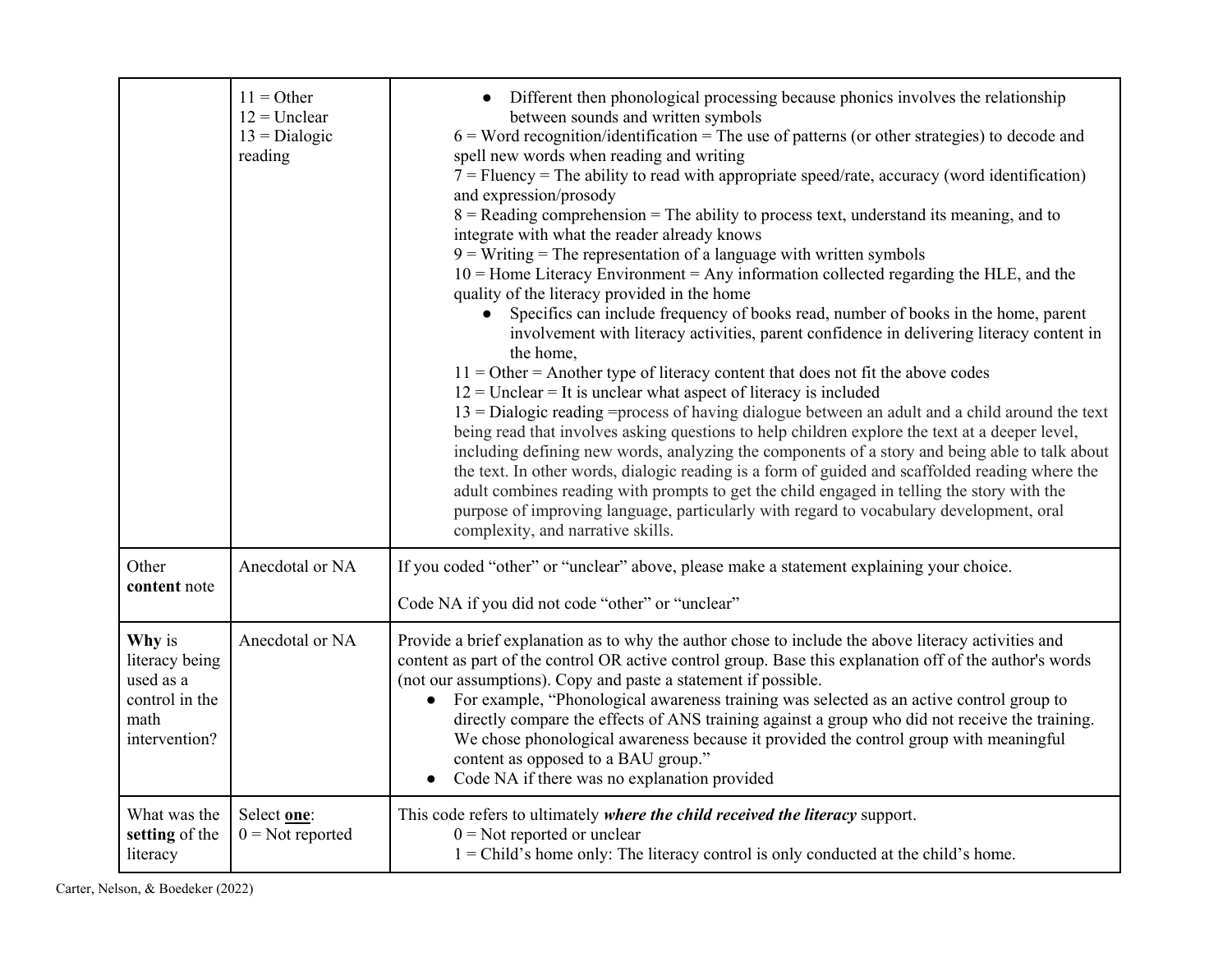| control?                                                          | $1 = Child's home$<br>only<br>$2 =$ After-school<br>program<br>$3 =$ Summer school<br>program<br>$4$ = Classroom<br>intervention with an<br>at-home component<br>$5 =$ Home-based<br>daycare setting<br>$6 =$ Museum<br>$7 = Library$<br>$8 = Zoo$<br>$9 =$ Community<br>center<br>$10 =$ Other public<br>space<br>$11 =$ Mix of one or<br>more options above | $2 =$ After-school program: The literacy control is conducted at a school, but not during school<br>hours.<br>$3 =$ Summer school program: The literacy control is conducted at a school, but not during the<br>regular school year.<br>$4$ = Classroom intervention with an at-home component: The literacy control is conducted at a<br>school, but also includes some type of at-home component.<br>$5 =$ Home-based daycare setting: The literacy control is conducted at a daycare that is ran out of<br>someone's home<br>$6 =$ Museum<br>$7 = Library$<br>$8 = Zoo$<br>$9 =$ Community center<br>$10 =$ Other public space: The literacy control is conducted at some public place that is not<br>mentioned above.<br>$11 = Mix$ of one or more options above: The literacy control is conducted at two or more of the<br>locations listed above. Choose this option instead of selecting two from above. If this code is<br>chosen, explain in the next code. |
|-------------------------------------------------------------------|---------------------------------------------------------------------------------------------------------------------------------------------------------------------------------------------------------------------------------------------------------------------------------------------------------------------------------------------------------------|-----------------------------------------------------------------------------------------------------------------------------------------------------------------------------------------------------------------------------------------------------------------------------------------------------------------------------------------------------------------------------------------------------------------------------------------------------------------------------------------------------------------------------------------------------------------------------------------------------------------------------------------------------------------------------------------------------------------------------------------------------------------------------------------------------------------------------------------------------------------------------------------------------------------------------------------------------------------------|
| Who was the<br>intervention<br>agent for the<br>control<br>group? | Select one:<br>$0 = Classroom$<br>teacher<br>$1 =$ Researcher<br>$2 = Parent$<br>$3 =$ Older sibling<br>$4 =$ Home-based<br>daycare provider<br>$5 =$ Staff at a public<br>space<br>$6 =$ After school<br>staff or volunteers<br>$7 =$ Other or Mix of<br>types of intervention<br>agent<br>$8 = Not$ reported<br>$9 = NA$                                    | This refers to who was administering the literacy content to the child in the control group. We are<br>interested in who facilitated the literacy learning for the child.<br>Classroom teacher, paraprofessional, other school staff<br>$\bullet$<br>Researcher, graduate student, research assistant<br>$\bullet$<br>Parent, guardian, grandparent, or other adult family member<br>$\bullet$<br>Older sibling<br>$\bullet$<br>Home-based daycare provider<br>$\bullet$<br>Staff at a public space (librarian, zoo staff, museum staff)<br>$\bullet$<br>After school staff or volunteers<br>$\bullet$<br>Other or Mix of types of intervention agent<br>$\bullet$<br>Not reported<br>$\bullet$<br>$NA = Code NA$ in cases where there is not an intervention agent (e.g., BAU control condition)<br>$\bullet$                                                                                                                                                        |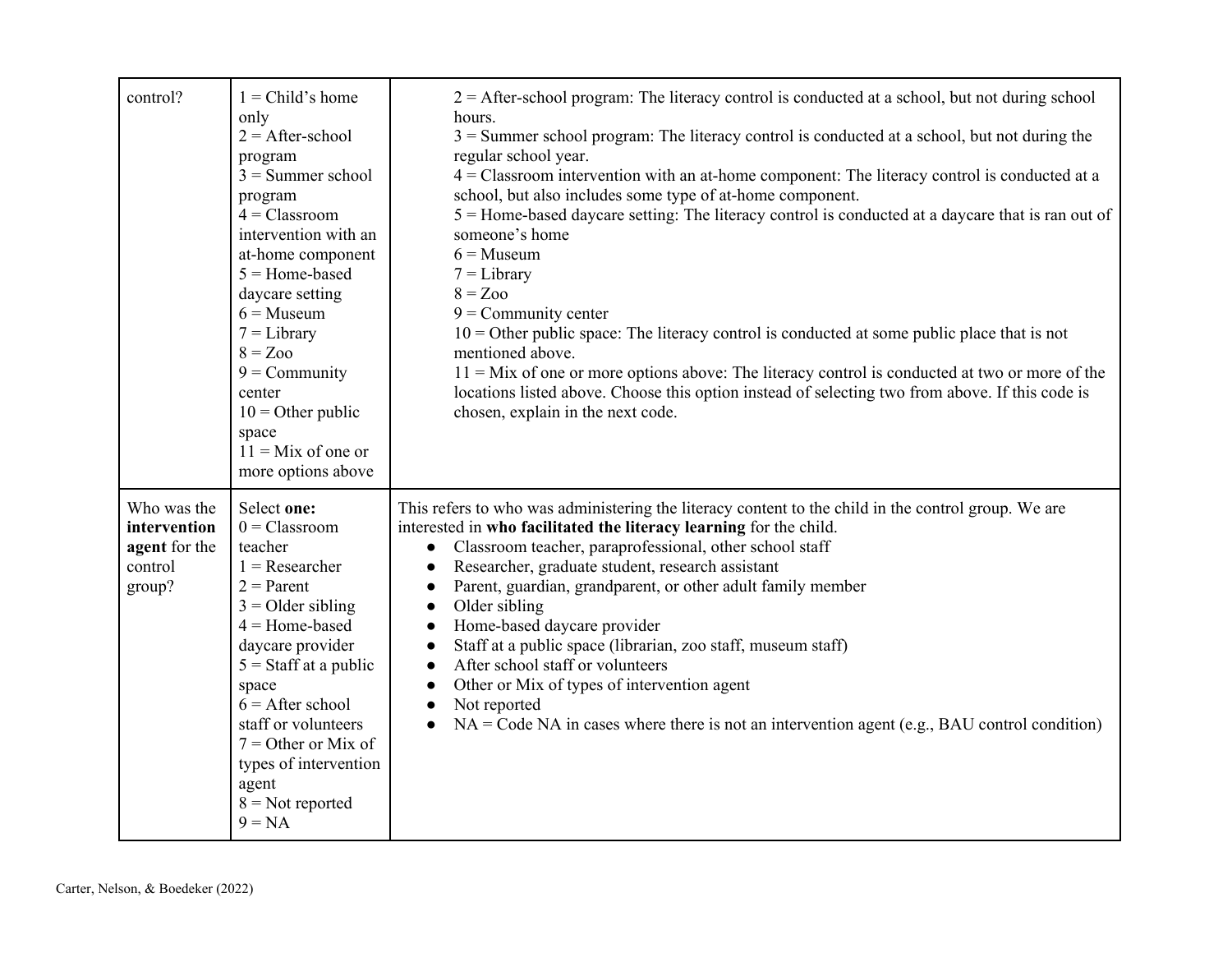| Caregiver<br><b>Training</b>                                                                                                                                                                                                                                                                                                                                                                                                                                             | Select one:<br>$0 = No$<br>$1 = Yes$<br>$2 = NA$                                                           | IF the control group agent was a caregiver, did the caregiver receive some type of training, guidance,<br>coaching, or recommendations on how to implement a literacy component?<br>• No, the caregiver did not receive training, guidance, coaching or recommendations on how to<br>deliver the literacy content.<br>Yes, the caregiver did receive some type training, guidance, coaching, or recommendations on<br>$\bullet$<br>how to deliver the literacy content.<br>NA, The control group agent was not a caregiver<br>$\bullet$                                                                                                                                                                                                                                                                                                                                                                                                                      |  |
|--------------------------------------------------------------------------------------------------------------------------------------------------------------------------------------------------------------------------------------------------------------------------------------------------------------------------------------------------------------------------------------------------------------------------------------------------------------------------|------------------------------------------------------------------------------------------------------------|--------------------------------------------------------------------------------------------------------------------------------------------------------------------------------------------------------------------------------------------------------------------------------------------------------------------------------------------------------------------------------------------------------------------------------------------------------------------------------------------------------------------------------------------------------------------------------------------------------------------------------------------------------------------------------------------------------------------------------------------------------------------------------------------------------------------------------------------------------------------------------------------------------------------------------------------------------------|--|
| NOTE: The following section captures information surrounding how literacy was <i>integrated within the math intervention</i> . In other words,<br>you will analyze the math intervention to see if/how literacy was part of the math intervention. If you completed either of the above sections<br>(i.e., literacy treatment or literacy control), this section might still apply if there are additional literacy components integrated into the math<br>intervention. |                                                                                                            |                                                                                                                                                                                                                                                                                                                                                                                                                                                                                                                                                                                                                                                                                                                                                                                                                                                                                                                                                              |  |
| <b>Integrated Literacy into the Math Intervention</b>                                                                                                                                                                                                                                                                                                                                                                                                                    |                                                                                                            |                                                                                                                                                                                                                                                                                                                                                                                                                                                                                                                                                                                                                                                                                                                                                                                                                                                                                                                                                              |  |
| What are the<br>literacy<br>activities<br>integrated<br>into the math<br>intervention?                                                                                                                                                                                                                                                                                                                                                                                   | Select all that apply:<br>$0 =$ reading<br>$1 = writing$<br>$2 =$ speaking and<br>listening<br>$3 = other$ | Select all the literacy activities that apply. This code is capturing what the parent and child are doing,<br>not the content of what they are doing.<br>$0 =$ Students or students with an adult engaged in the reading of books or some type of<br>$\bullet$<br>electronic reading material (e.g., ebooks, apps with reading components)<br>$1 =$ Any writing <i>produced by the child</i> that includes math-related writing (e.g., writing word<br>problems and answering short answer questions with writing). Excludes writing Arabic<br>numerals (e.g., writing "12" would not qualify as writing here)<br>$2 =$ Any speaking or listening related activities, including phonological awareness training,<br>math talk, math language, oral language skills, and listening skills for comprehension<br>Also includes rote counting, one-one correspondence, or any other math skill that<br>$\circ$<br>depends on a literacy activity.<br>$3 =$ other |  |
| Literacy<br>activities<br>note                                                                                                                                                                                                                                                                                                                                                                                                                                           | Anecdotal                                                                                                  | Write one sentence (or paste it in from the article) describing the way a literacy activity is used in the<br>math intervention. For example, if the math intervention involved reading, describe what was read, etc.<br>If you selected "other" for "literacy activity" above, provide some information about what the<br>$\bullet$<br>literacy activity looked like.<br>If you chose "2" (speaking/listening) above, mention the specific type of language here (e.g.<br>one-to-one-correspondence, shape terms, etc.)                                                                                                                                                                                                                                                                                                                                                                                                                                     |  |
| Type of<br>language                                                                                                                                                                                                                                                                                                                                                                                                                                                      | Select all that apply:<br>1= General language<br>2=Quantitative<br>language                                | If you chose "speaking and listening" for "literacy activities" above, choose a code(s) here to describe<br>which type of language is being used.<br>$NA$ = "Speaking and listening" was not chosen above for literacy activity.<br>General language = language not specifically related to mathematical language understanding                                                                                                                                                                                                                                                                                                                                                                                                                                                                                                                                                                                                                              |  |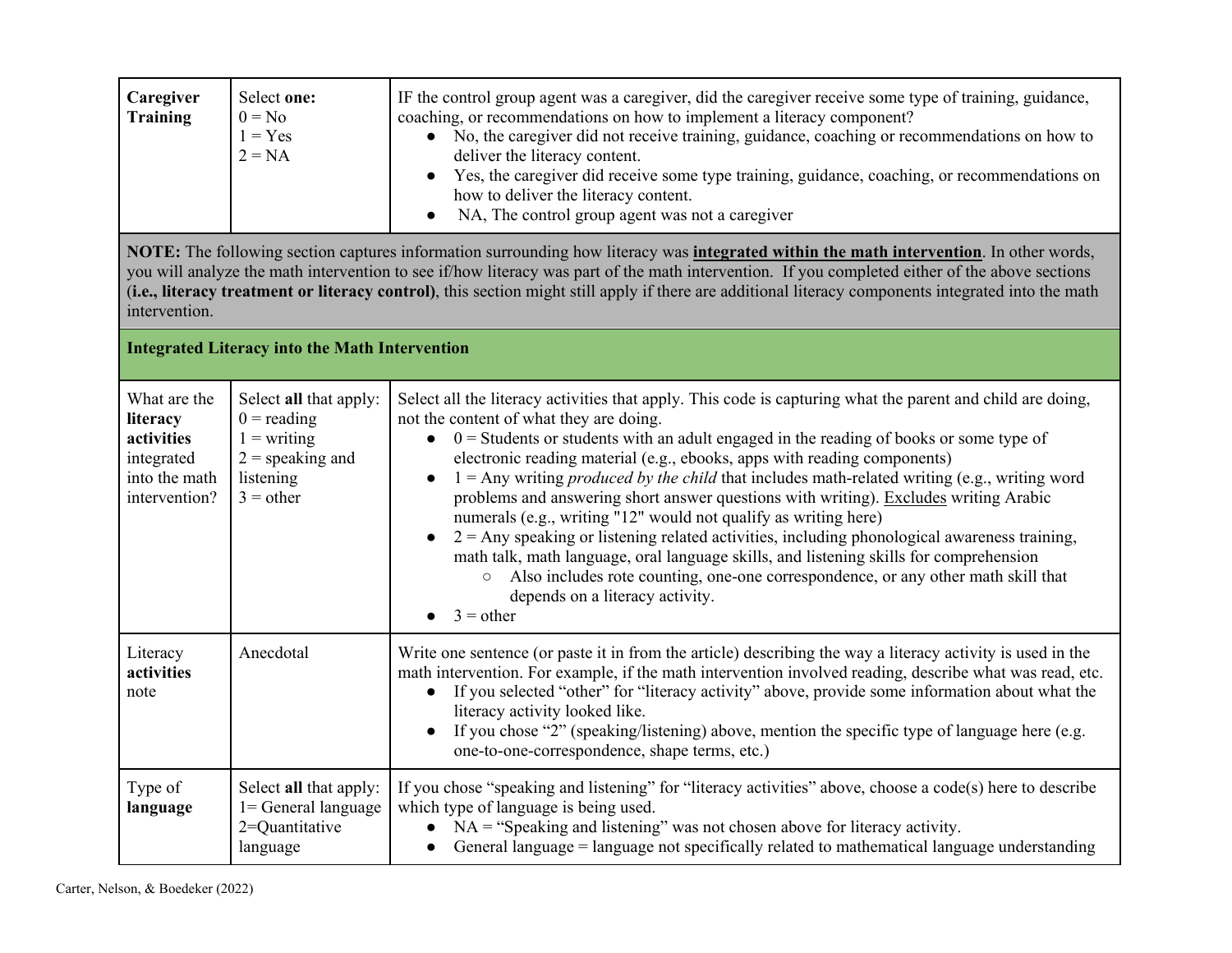|                                                                                     | 3=Spatial language<br>$4 = NA$ | E.g. Verbal counting, such as when children are asked to count aloud as high as<br>$\circ$<br>possible (one, two, three, etc.), can be acquired through rote memorization and does not<br>require understanding of the deeper structure<br>E.g. One-to-one correspondence (i.e., each number word is said when pointing to a<br>$\circ$<br>different item) is another basic principle children can learn without understanding<br>quantitative words such as "more" or spatial words such as "last."<br>Quantitative or comparative language = determining more and less, part-whole comparisons,<br>and nonverbal arithmetic words (e.g., combine/more/less/take away)<br>Spatial language =<br>Shape terms: standard math names for two- and three-dimensional objects, such as<br>$\circ$<br>circle, triangle, rectangle, cone, pyramid<br>Dimensional adjectives: words describing size of objects, people, and spaces, such as<br>$\circ$<br>big, little, long, short, tall, tiny, huge<br>Spatial features terms: words describing features and properties of two- and three-<br>$\circ$<br>dimensional objects, spaces, and people, such as curvy, edge, side, line, corner, straight,<br>flat<br>Spatial location and directions: words that describe the relative position of objects,<br>$\bigcirc$<br>people, and points in space, such as between, into, forward, over, behind, near, far<br>NOTE: The following section captures information surrounding the various literacy reports and measures collected. |  |
|-------------------------------------------------------------------------------------|--------------------------------|----------------------------------------------------------------------------------------------------------------------------------------------------------------------------------------------------------------------------------------------------------------------------------------------------------------------------------------------------------------------------------------------------------------------------------------------------------------------------------------------------------------------------------------------------------------------------------------------------------------------------------------------------------------------------------------------------------------------------------------------------------------------------------------------------------------------------------------------------------------------------------------------------------------------------------------------------------------------------------------------------------------------------------------------------------------------------------------------------------------------------------------------------------------------------------------------------------------------------------------------------------------------------------------------------------------------------------------------------------------------------------------------------------------------------------------------------------------------------------------------------------------------------|--|
| Study                                                                               | Number                         | This number will be provided for all studies.                                                                                                                                                                                                                                                                                                                                                                                                                                                                                                                                                                                                                                                                                                                                                                                                                                                                                                                                                                                                                                                                                                                                                                                                                                                                                                                                                                                                                                                                              |  |
| Identifier                                                                          |                                |                                                                                                                                                                                                                                                                                                                                                                                                                                                                                                                                                                                                                                                                                                                                                                                                                                                                                                                                                                                                                                                                                                                                                                                                                                                                                                                                                                                                                                                                                                                            |  |
| Authors                                                                             | Names                          | All authors' last names, separated by commas                                                                                                                                                                                                                                                                                                                                                                                                                                                                                                                                                                                                                                                                                                                                                                                                                                                                                                                                                                                                                                                                                                                                                                                                                                                                                                                                                                                                                                                                               |  |
| Year                                                                                | Year                           | Year of publication                                                                                                                                                                                                                                                                                                                                                                                                                                                                                                                                                                                                                                                                                                                                                                                                                                                                                                                                                                                                                                                                                                                                                                                                                                                                                                                                                                                                                                                                                                        |  |
| Name of<br>Literacy<br>Measure or<br>Math<br>Measure with<br>Integrated<br>Literacy | Anecdotal                      | Make a row in the excel sheet for each individual measure.                                                                                                                                                                                                                                                                                                                                                                                                                                                                                                                                                                                                                                                                                                                                                                                                                                                                                                                                                                                                                                                                                                                                                                                                                                                                                                                                                                                                                                                                 |  |
| <b>Literacy Reports and Literacy Measures Information</b>                           |                                |                                                                                                                                                                                                                                                                                                                                                                                                                                                                                                                                                                                                                                                                                                                                                                                                                                                                                                                                                                                                                                                                                                                                                                                                                                                                                                                                                                                                                                                                                                                            |  |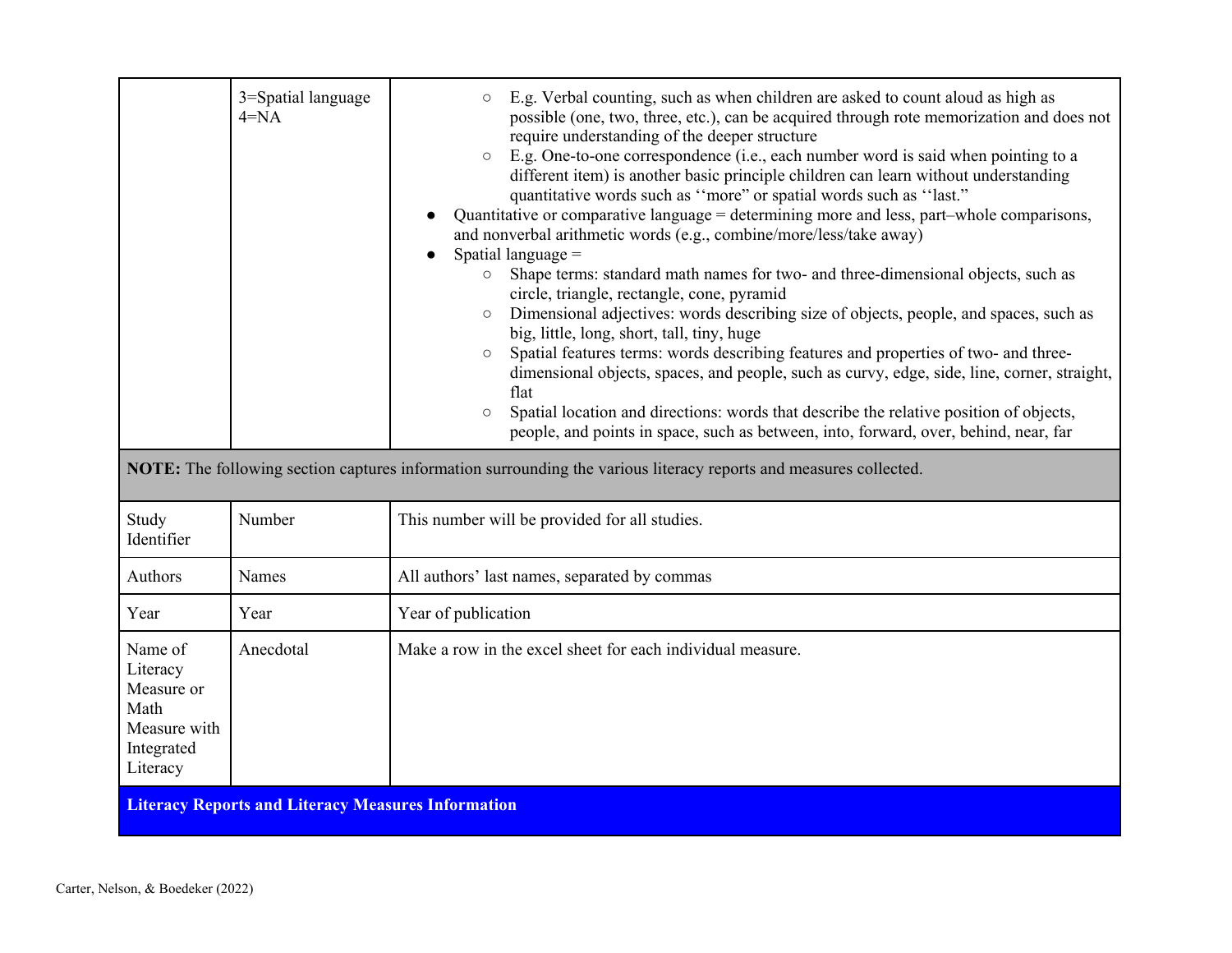| Content of<br>Select all that apply:<br>$0 =$ Expressive<br>the Literacy<br>vocabulary/oral<br>Measure<br>language<br>$1 =$ Receptive<br>comprehension<br>$2$ = Print knowledge<br>$3 =$ Alphabetic<br>principle<br>$4 = Phonological$<br>processing<br>$5 = Phonics$<br>$6 = Word$<br>identification<br>$7 =$ Fluency<br>$8 = Reading$<br>comprehension<br>$9 = Writing$<br>$10$ = Home literacy<br>environment<br>$11 = Other$<br>$12 =$ Unclear<br>$13 = Dialogic$<br>reading | This code is capturing the specific literacy content of the literacy measure/assessment identified above.<br>When determining the content of a measure, it is appropriate to make an inference based on the title (if<br>needed because a description is not provided). Just be sure to explain your interference in your content<br>note below.<br>Select all that apply:<br>vocabulary/language<br>$0 =$ Expressive vocabulary/oral language<br>E.g. Child is given a word bank and is asked to say or write a sentence correctly using one or<br>more of the words<br>$1 =$ Receptive vocabulary/language comprehension<br>E.g. Peabody Picture Vocabulary Test<br>$\bullet$<br>E.g. Definitional Vocabulary subtest of the Test of Preschool Early Literacy Skills (TOPEL)<br>$\bullet$<br>$2$ = Print knowledge<br>Examples:<br>$\bullet$<br>General assessment of letter name knowledge, such as asking a child to look at and<br>$\circ$<br>name letters (e.g., "this is the letter $A$ " $\rightarrow$ not related to sounds)<br>Asking a child to identify the title of a book or where the text begins in a book<br>$\circ$<br>Print Knowledge subtest of the Test of Preschool Early Literacy Skills (TOPEL)<br>$\circ$<br>$3 =$ Alphabetic principle<br>E.g. Child identifies a letter for the sound being spoken aloud or a word for a word being read<br>$\bullet$<br>aloud<br>$4 = Phonological processing/awareness$<br>E.g. Child is asked to say a word aloud but break it into phonemes (e.g. $\frac{c}{d}$ /t/ is "cat)<br>$\bullet$<br>E.g. Comprehensive Test of Phonological Processing elision subtest (omission of a sound or<br>$\bullet$<br>syllable when speaking)<br>E.g. Phonological Awareness subtest of the Test of Preschool Early Literacy Skills (TOPEL)<br>$\bullet$<br>$5 = Phonics$<br>E.g. Child is asked to spell a word that is read aloud using magnetic letters<br>$6$ = Word recognition/identification<br>E.g. Child is given a list of written words and asked to read them aloud<br>$\bullet$<br>E.g. Woodcock Reading Mastery Test Word Identification subtest<br>$\bullet$<br>$7 =$ Fluency<br>E.g. Child reads aloud and one or more of the following is documented - the time it takes to<br>$\bullet$<br>read, the number of words they read correctly, and the expression they read/did not read with<br>$8$ = Reading comprehension<br>E.g. Child reads (or is read to) and is asked questions to determine if they understood what they<br>read<br>$9 = Writing$ |
|----------------------------------------------------------------------------------------------------------------------------------------------------------------------------------------------------------------------------------------------------------------------------------------------------------------------------------------------------------------------------------------------------------------------------------------------------------------------------------|--------------------------------------------------------------------------------------------------------------------------------------------------------------------------------------------------------------------------------------------------------------------------------------------------------------------------------------------------------------------------------------------------------------------------------------------------------------------------------------------------------------------------------------------------------------------------------------------------------------------------------------------------------------------------------------------------------------------------------------------------------------------------------------------------------------------------------------------------------------------------------------------------------------------------------------------------------------------------------------------------------------------------------------------------------------------------------------------------------------------------------------------------------------------------------------------------------------------------------------------------------------------------------------------------------------------------------------------------------------------------------------------------------------------------------------------------------------------------------------------------------------------------------------------------------------------------------------------------------------------------------------------------------------------------------------------------------------------------------------------------------------------------------------------------------------------------------------------------------------------------------------------------------------------------------------------------------------------------------------------------------------------------------------------------------------------------------------------------------------------------------------------------------------------------------------------------------------------------------------------------------------------------------------------------------------------------------------------------------------------------------------------------------------------------------------------------------------------------------------------------------------------------|
|                                                                                                                                                                                                                                                                                                                                                                                                                                                                                  | • E.g. Child is asked to generate ideas and write/type a response<br>$10$ = Home Literacy Environment                                                                                                                                                                                                                                                                                                                                                                                                                                                                                                                                                                                                                                                                                                                                                                                                                                                                                                                                                                                                                                                                                                                                                                                                                                                                                                                                                                                                                                                                                                                                                                                                                                                                                                                                                                                                                                                                                                                                                                                                                                                                                                                                                                                                                                                                                                                                                                                                                    |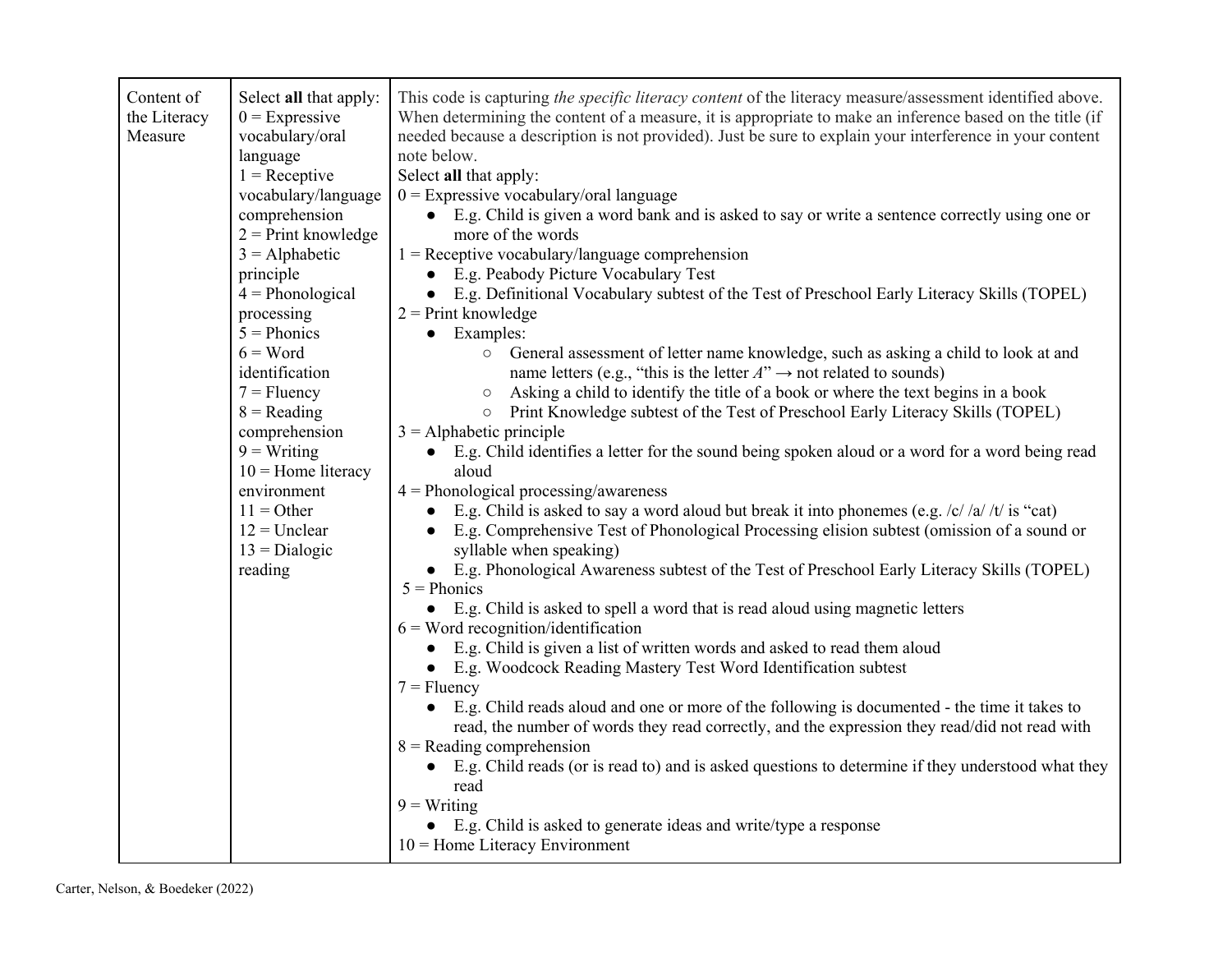|                                                                         |                 | • E.g. Log where parents document how many times they read to their child each week<br>$11 =$ Other = Another type of literacy content that does not fit the above codes<br>• E.g. Parent survey on confidence for supporting their child with literacy<br>$12$ = Unclear = It is unclear what aspect of literacy is included<br>$13 =$ Dialogic reading=process of having dialogue between an adult and a child around the text being<br>read that involves asking questions to help children explore the text at a deeper level, including defining<br>new words, analyzing the components of a story and being able to talk about the text. In other words,<br>dialogic reading is a form of guided and scaffolded reading where the adult combines reading with<br>prompts to get the child engaged in telling the story with the purpose of improving language,<br>particularly with regard to vocabulary development, oral complexity, and narrative skills.                                                                    |
|-------------------------------------------------------------------------|-----------------|---------------------------------------------------------------------------------------------------------------------------------------------------------------------------------------------------------------------------------------------------------------------------------------------------------------------------------------------------------------------------------------------------------------------------------------------------------------------------------------------------------------------------------------------------------------------------------------------------------------------------------------------------------------------------------------------------------------------------------------------------------------------------------------------------------------------------------------------------------------------------------------------------------------------------------------------------------------------------------------------------------------------------------------|
| Description<br>of Literacy<br>Measure<br>Note                           | Anecdotal       | Provide a brief description of the measure, such as a list of skills included in the measure.<br>For example, for a phonological awareness measure, you might write "Child is asked to say a<br>word aloud but break it into distinct phonemes"<br>○ Another example - If the TOPEL is a measure, here you would note that it measures<br>print knowledge, vocabulary, and phonological awareness.<br>If you coded "other" or "unclear" above, please also write a brief explanation for your code<br>$\bullet$<br>here.                                                                                                                                                                                                                                                                                                                                                                                                                                                                                                              |
| Additional<br>Home<br>Literacy<br>Environment<br>Information            | Anecdotal or NA | If information about the home literacy environment was collected, please copy and paste information<br>about this measure.<br>Code NA if there was not a measure about the HLE.<br>$\bullet$                                                                                                                                                                                                                                                                                                                                                                                                                                                                                                                                                                                                                                                                                                                                                                                                                                          |
| Caregiver<br>Report on<br>Child<br>Literacy<br>Behavior/<br>Achievement | Anecdotal or NR | Did the caregivers provide information on the child's literacy achievement or behavior? This code is for<br>parents reporting on what their child's literacy behavior is like either before or during an intervention,<br>not for reporting on what literacy practices happen in the home and not for reporting literacy<br>measures collected. In other words, if researchers asked parents to describe their child's behavior or<br>achievement (at any point during the study), report that here. Paste in anecdotal information describing<br>this if so.<br>NR, No information about the caregivers report on the child's literacy achievement or behavior<br>$\bullet$<br>(before, during, or after the intervention) was provided.<br>Examples of anecdotal info:<br>Caregivers described the child as a reader in an interview before the intervention<br>$\circ$<br>Caregivers tracked how the child's literacy behavior changed using a log during the<br>$\circ$<br>intervention.<br>Look in the methods/measures sections |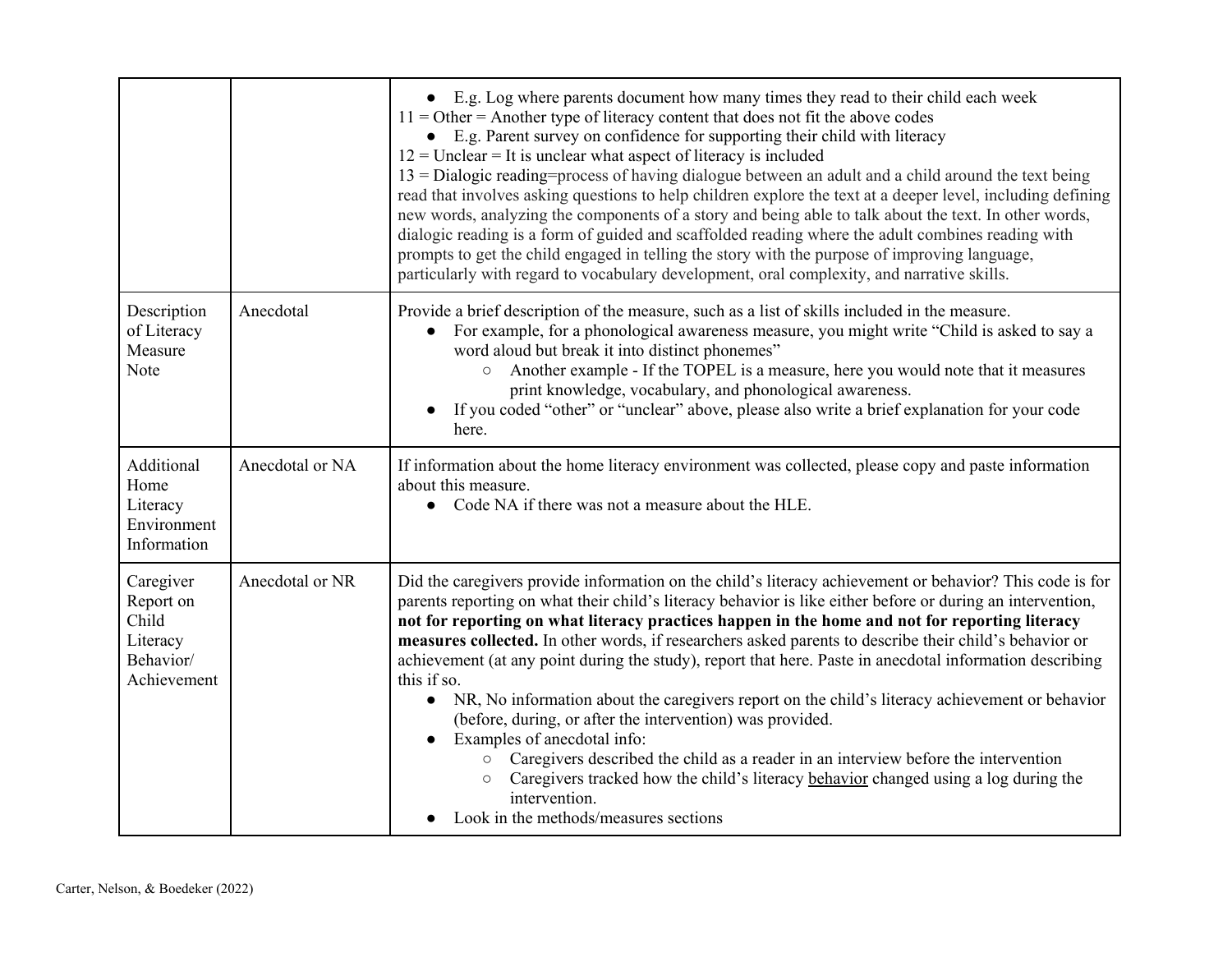| Purpose for<br>Including<br>Literacy<br>Measure                   | Anecdotal                                                                                                  | Why did the author include a literacy measure in this study? Write a 1-2 sentence explanation<br>describing the researchers' rationale for including a literacy measure as part of their study. The goal is<br>to capture why the author states they chose to include a literacy measure. However, if that information<br>is not explicitly provided, make an inference based on the information you have.<br>Example: The purpose of including the emergent literacy tasks was to determine whether the<br>effects of the intervention were specific to parental support for mathematics or whether the<br>intervention would also enhance home literacy practices (Starkey & Klein, 2000, p. 665-666)                                                                                                                                                            |  |
|-------------------------------------------------------------------|------------------------------------------------------------------------------------------------------------|--------------------------------------------------------------------------------------------------------------------------------------------------------------------------------------------------------------------------------------------------------------------------------------------------------------------------------------------------------------------------------------------------------------------------------------------------------------------------------------------------------------------------------------------------------------------------------------------------------------------------------------------------------------------------------------------------------------------------------------------------------------------------------------------------------------------------------------------------------------------|--|
| Literacy<br>Measure<br>Results<br>Page<br>Number(s)               | Anecdotal                                                                                                  | If the study reports the results of the literacy measures, please report those page numbers here.<br>For example: 56 or 31-32. If there are multiple page numbers, separate them by semicolons.<br>Code NA if results are not reported or if there were no literacy measures.                                                                                                                                                                                                                                                                                                                                                                                                                                                                                                                                                                                      |  |
| <b>Math Measure with Literacy Activities</b>                      |                                                                                                            |                                                                                                                                                                                                                                                                                                                                                                                                                                                                                                                                                                                                                                                                                                                                                                                                                                                                    |  |
| What are the<br>literacy<br>activities in<br>the math<br>measure? | Select all that apply:<br>$0 =$ reading<br>$1 = writing$<br>$2$ = speaking and<br>listening<br>$3 =$ other | Select all the literacy activities that apply.<br>$0 =$ Students or students with an adult engaged in the reading of books or some type of<br>$\bullet$<br>electronic reading material (e.g., ebooks, apps with reading components)<br>$1 =$ Any writing produced by the child that includes math-related writing (e.g., writing word<br>problems and answering short answer questions with writing). Excludes writing Arabic<br>numerals (e.g., writing "12" would not qualify as writing here)<br>$2 =$ Any speaking or listening related activities, including phonological awareness training,<br>math talk, math language, oral language skills, and listening skills for comprehension<br>Also includes rote counting, one-one correspondence, or any other math skill that<br>$\circ$<br>depends on successful literacy skills.<br>$3 = other$<br>$\bullet$ |  |
| Literacy<br>activities note<br>and Page<br>Number(s)              | Anecdotal                                                                                                  | Write one sentence (or paste it in from the article) describing the way a literacy activity is used in the<br>math measure. Include page number.<br>If you selected "other" for "literacy activity" above, provide some information about what the<br>$\bullet$<br>literacy activity looked like.                                                                                                                                                                                                                                                                                                                                                                                                                                                                                                                                                                  |  |

### **Explicit Mentions of Literacy in the Research Report**

The following section is to determine if there are explicit mentions of literacy throughout the research report. Code "yes" if there is an "explicit" mentions of literacy, in other words, if the following words appear: literacy, reading, writing, speaking, listening. If none of these words appear, consider the following content specific terms: Expressive vocabulary/oral language, Receptive vocabulary/language comprehension, Print knowledge, Alphabetic principle, Phonological processing, Phonics, Word identification, Fluency, Reading comprehension, Writing, Home literacy environment.